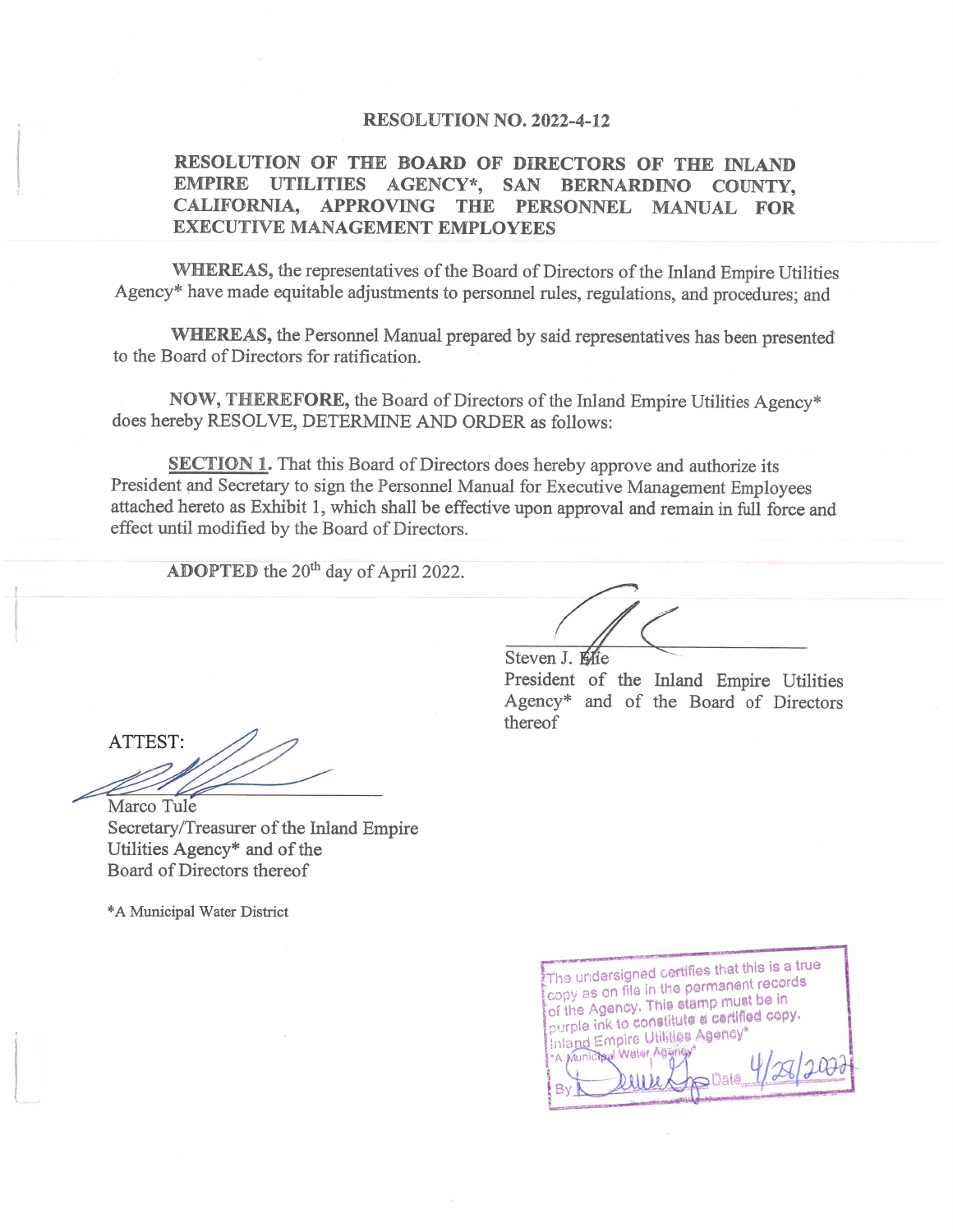Resolution No. 2022-4-12 Page 2

STATE OF CALIFORNIA  $\mathcal{C}$  $)$  SS COUNTY OF **SAN BERNARDINO**  $\mathcal{L}$ 

I, Marco Tule, Secretary/Treasurer of the Inland Empire Utilities Agency\*, DO HEREBY CERTIFY that the foregoing Resolution being No. 2022-4-12, was adopted at a regular Board Meeting on April 20, 2022, of said Agency by the following vote:

Camacho, Elie, Hall, Hofer, Tule AYES:

NOES: None

ABSTAIN: None

ABSENT: None

Marco Tule Secretary/Treasurer of the Inland Empire Utilities Agency\* and of the Board of Directors thereof

(SEAL)

\*A Municipal Water District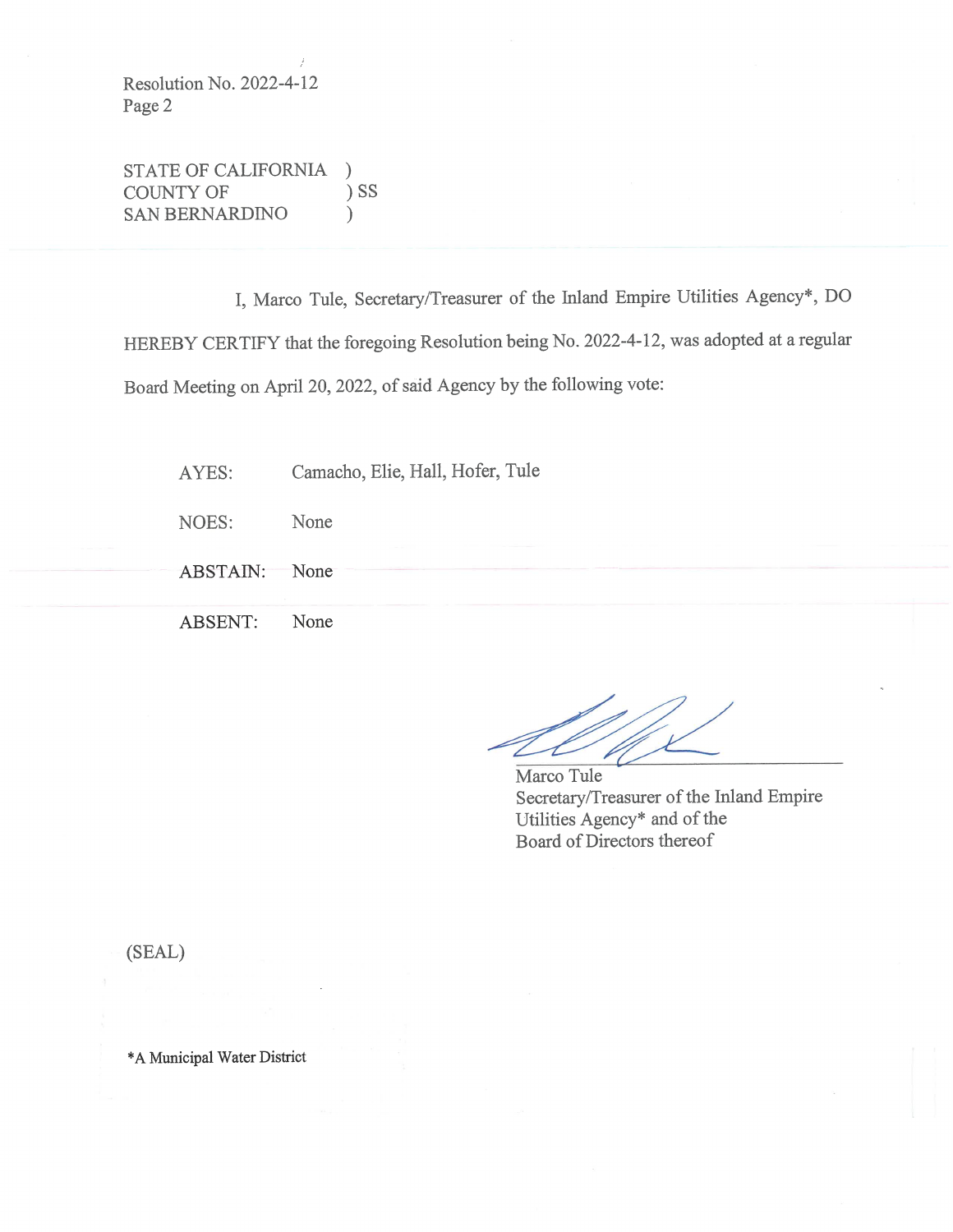**Exhibit 1** 

# **THE INLAND EMPIRE UTILITIES AGENCY\***

# **PERSONNEL MANUAL**

# **EXECUTIVE MANAGEMENT EMPLOYEES**

**EFFECTIVE JULY 1, 2021**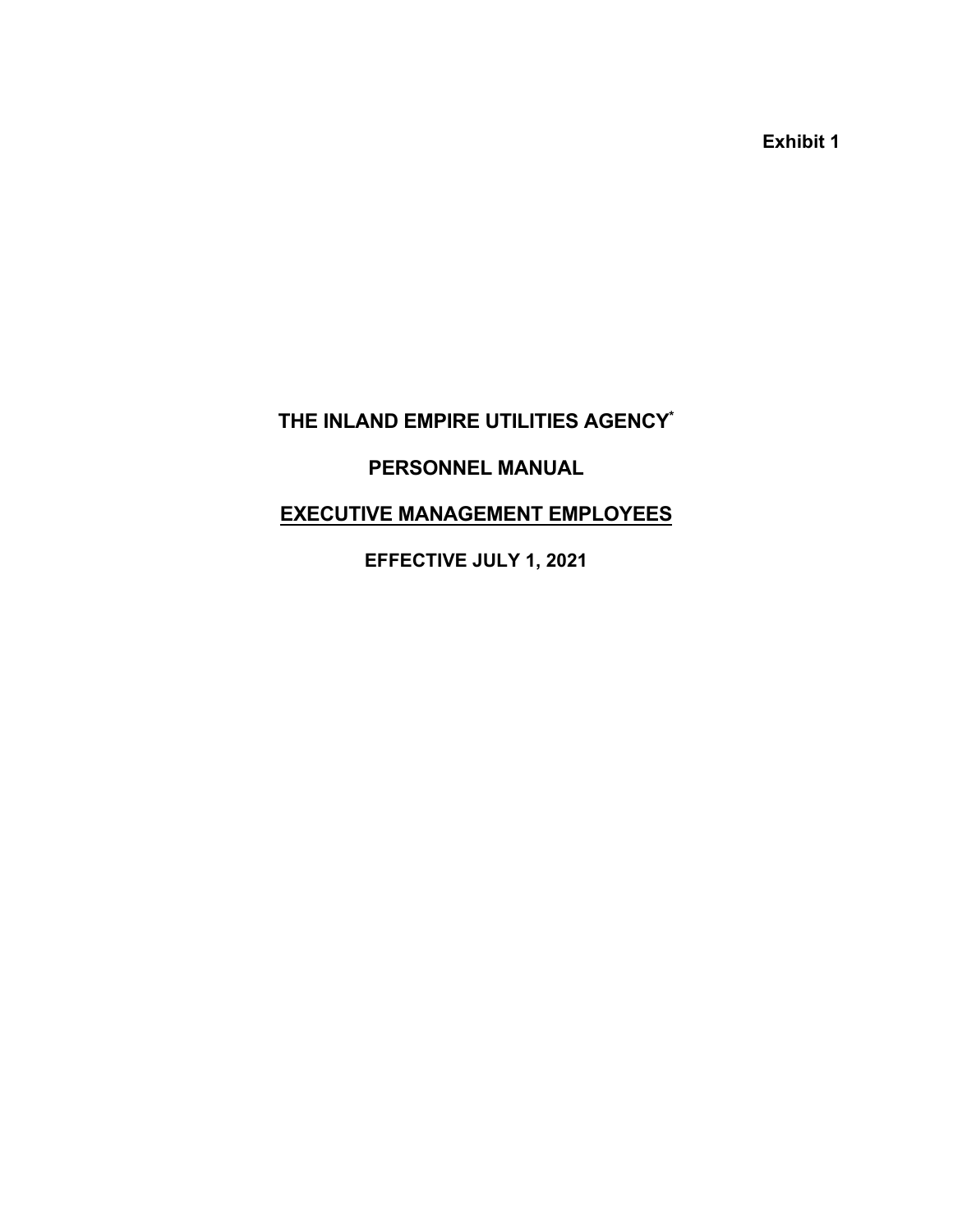# **Table of Contents**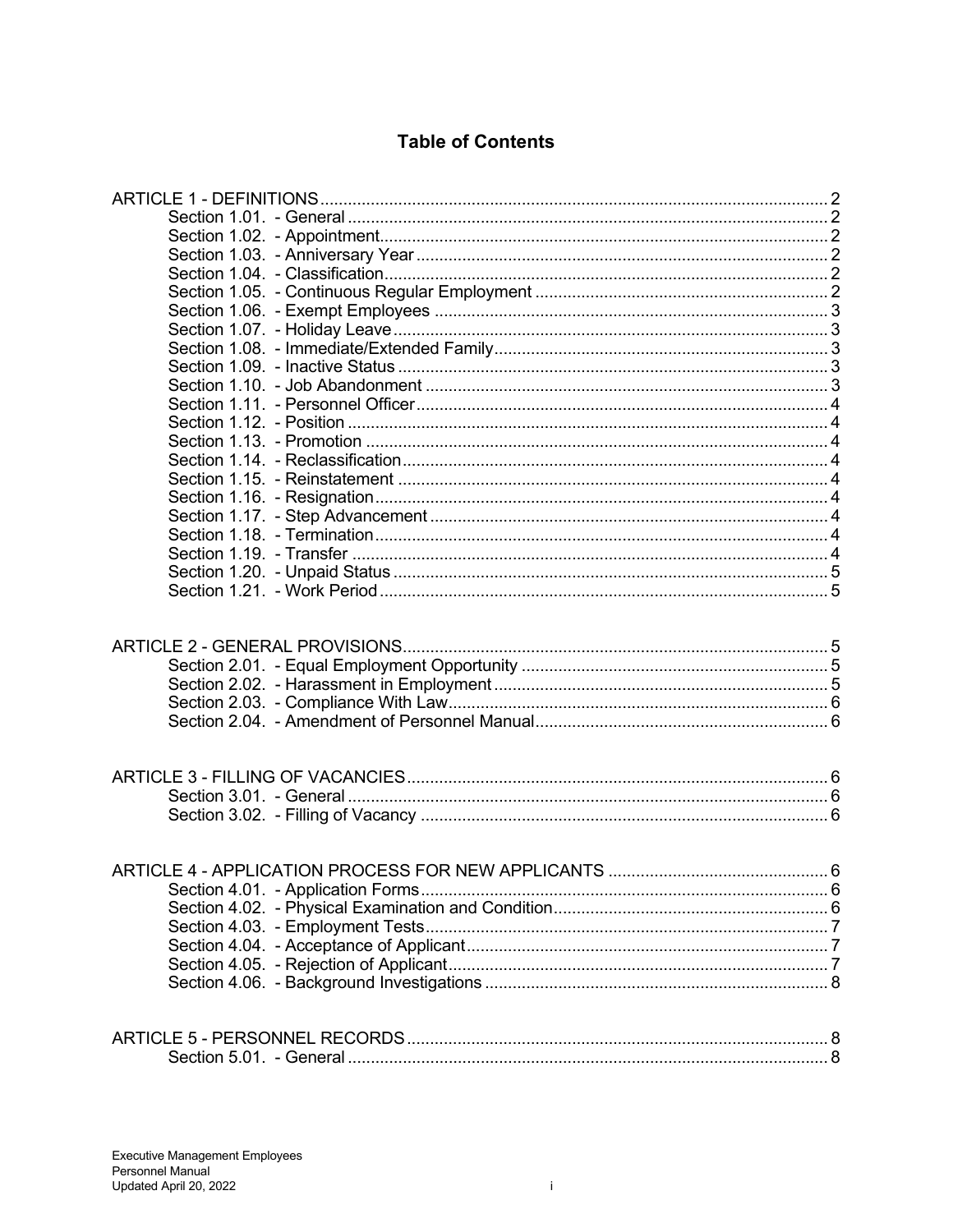| Section 7.10. - 401 Governmental Money Purchase Plan & Trust (401a Plan) 20 |  |
|-----------------------------------------------------------------------------|--|
|                                                                             |  |
|                                                                             |  |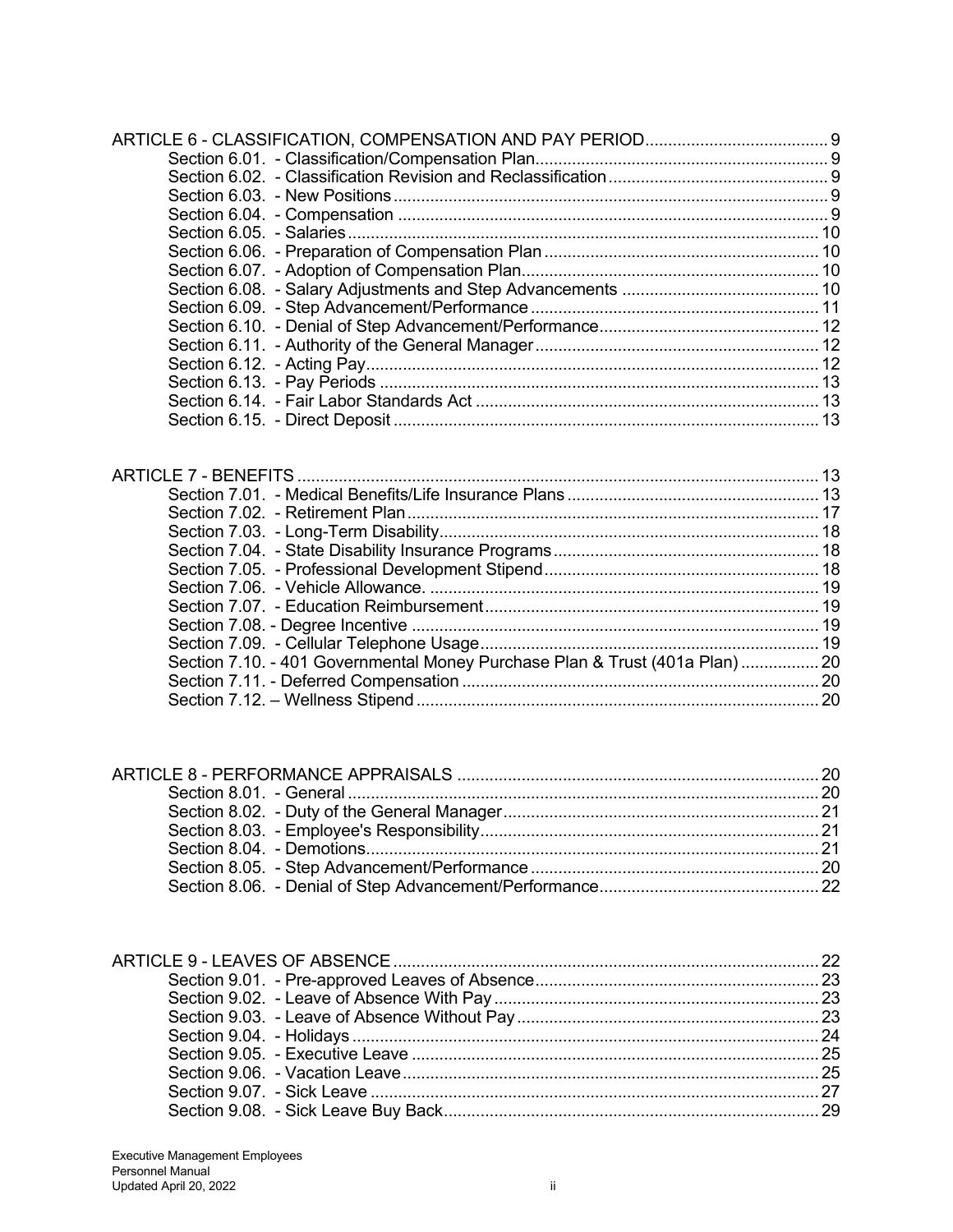| Section 9.13. - Pregnancy, Childbirth & Other Related Medical Conditions Leave 31 |  |
|-----------------------------------------------------------------------------------|--|
|                                                                                   |  |
|                                                                                   |  |
|                                                                                   |  |
|                                                                                   |  |
|                                                                                   |  |
|                                                                                   |  |
|                                                                                   |  |
|                                                                                   |  |
|                                                                                   |  |
|                                                                                   |  |
|                                                                                   |  |
|                                                                                   |  |
|                                                                                   |  |
|                                                                                   |  |
|                                                                                   |  |
|                                                                                   |  |
|                                                                                   |  |
|                                                                                   |  |
|                                                                                   |  |
|                                                                                   |  |
|                                                                                   |  |
|                                                                                   |  |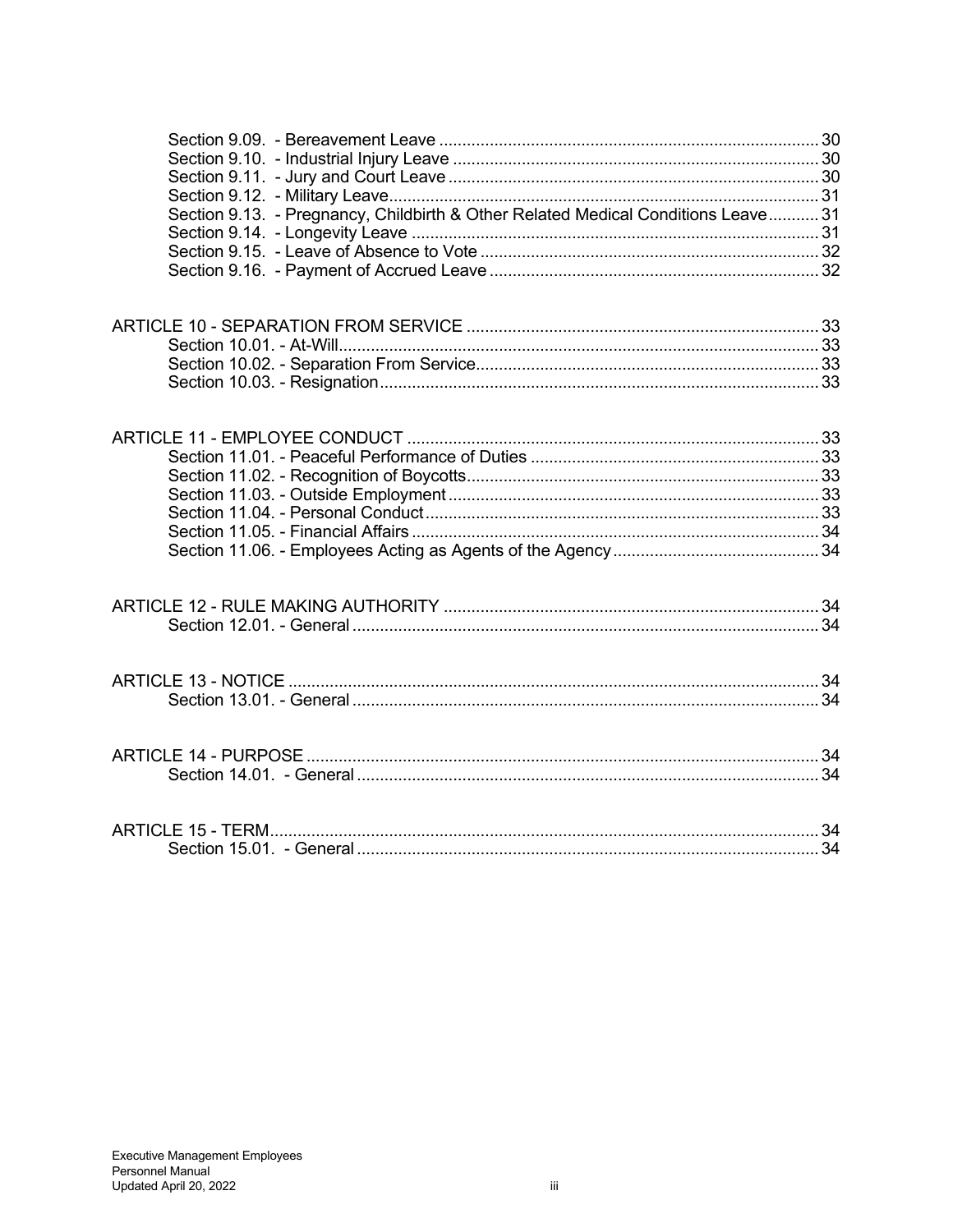# **THE INLAND EMPIRE UTILITIES AGENCY\* PERSONNEL MANUAL**

# **EXECUTIVE MANAGEMENT EMPLOYEES**

 The Agency does hereby adopt this Personnel Manual establishing rules, regulations, procedures and establishing salary schedules for the Executive Management Group (employees) of the Agency. Provisions of the Manual do not apply to temporary or contract personnel (employees) unless specifically noted in this manual, Agency Policy or the employee's contract. This Manual does not create any contract of employment, expressed or implied, or any rights in the nature of a contract.

- A. There are no provisions in this Personnel Manual that shall be deemed to limit or curtail the Agency in any way in the exercise of the rights, powers and authority which the Agency had prior to entering into this Personnel Manual unless and only to the extent that the provisions of this Personnel Manual specifically curtail or limit such rights, powers and authority.
- B. The exclusive rights of the Agency include, but are not limited to:
	- 1) Determine the mission of its constituent departments, commissions, and boards;
	- 2) Set standards of service;
	- 3) Determine the procedures and standards of selection for employment and promotion;
	- 4) Direct its employees;
	- 5) Relieve its employees from duty because of lack of work and/or for other legitimate reasons;
	- 6) Maintain efficiency of government operations;
	- 7) Determine the methods, means and personnel by which Agency operations are to be conducted;
	- 8) Determine the content of job classifications;
	- 9) Take all necessary actions to carry out its missions in emergencies;
	- 10) Exercise complete control, direction and discretion over its organization and the technology of performing its work;
	- 11) Discharge, suspend, demote, reprimand and withhold salary increases and benefits or otherwise discipline employees for cause;
	- 12) Establish reasonable employee performance standards, including but not limited to, quality standards, and required compliance herewith;
	- 13) Determine staffing plans and hours of operations for the best use of Agency resources; and,
	- 14) Enforce other management rights secured by the Inland Empire Utilities Agency Employer-Employee Relations Resolution.
- C. The Executive Management Group includes the following classifications, as well as those which may be added from time to time: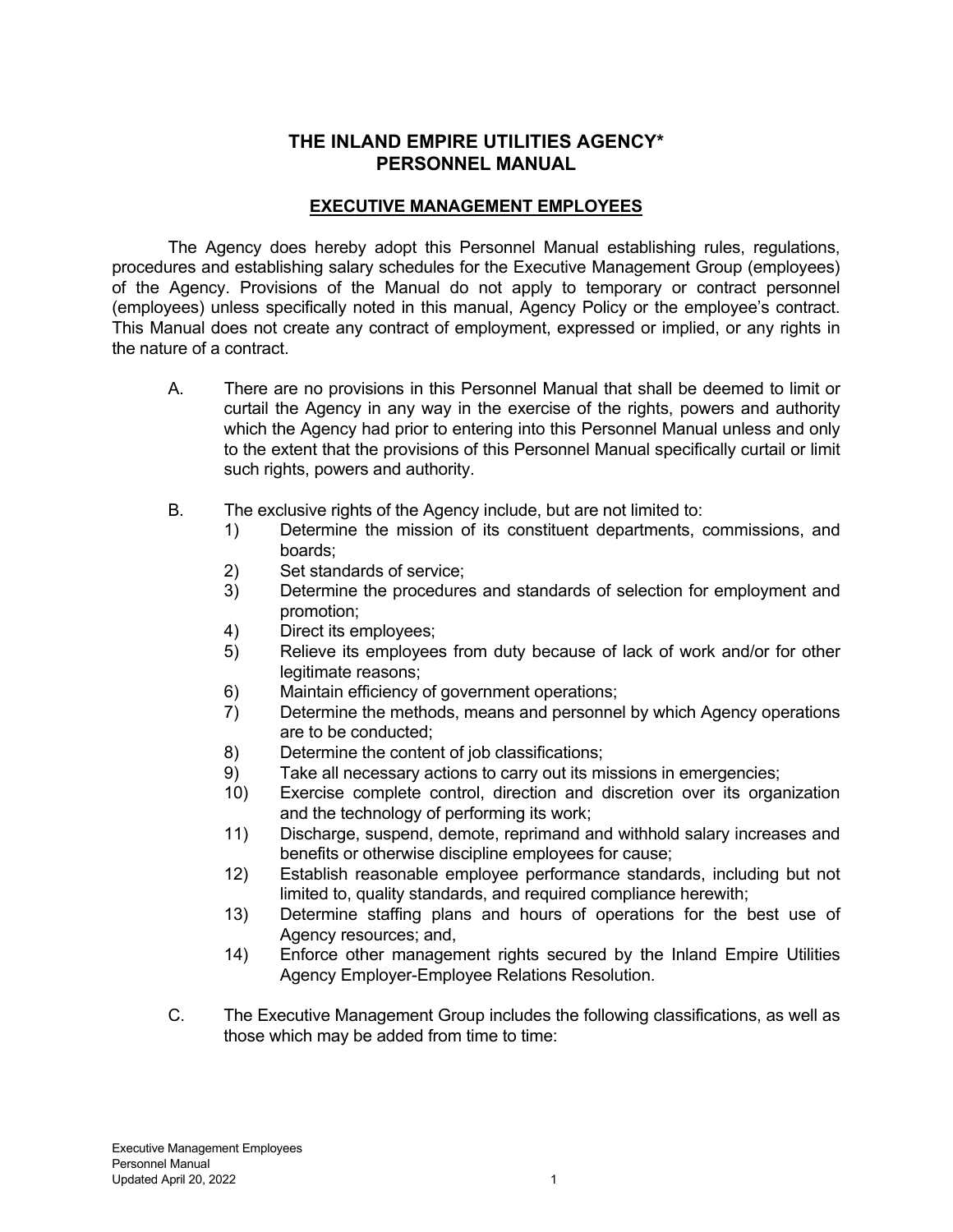Assistant General Manager Deputy General Manager General Manger

## **ARTICLE 1 - DEFINITIONS**

Section 1.01. - General

 Unless otherwise required by the context, various terms used in this document shall have the meanings set forth in this section. Terms expressed in the singular shall also include the plural.

Section 1.02. - Appointment

 The act of filling a vacant position with a person who has met the minimum qualifications for the position.

Section 1.03. - Anniversary Year

 The year (365 calendar days) following the date of employment with the Agency and each successive year thereafter.

Section 1.04. - Classification

 A group of positions sufficiently similar in duties, authority, and responsibility, to permit grouping under a common title in the application of common standards of selection, transfer, demotion and salary.

#### Section 1.05. - Continuous Regular Employment

 That period of actual employment by the Agency following an employee's date of employment, or the employee's most recent date of reemployment, whichever is later. The term shall also include military leaves of absence and pre-approved leaves of absence, provided that on the day prior to such periods the employee was in the employ of the Agency and that during such periods the employee takes no action expressed or implied to terminate employment.

- A. Break in Continuous Regular Employment
	- 1) Failure to Return to Work

 A break in continuous regular employment for failure to return to work as required at the completion of an authorized period of absence shall, except in the event of the employee's death during such a period, be considered as voluntary termination as of the date the period of absence began.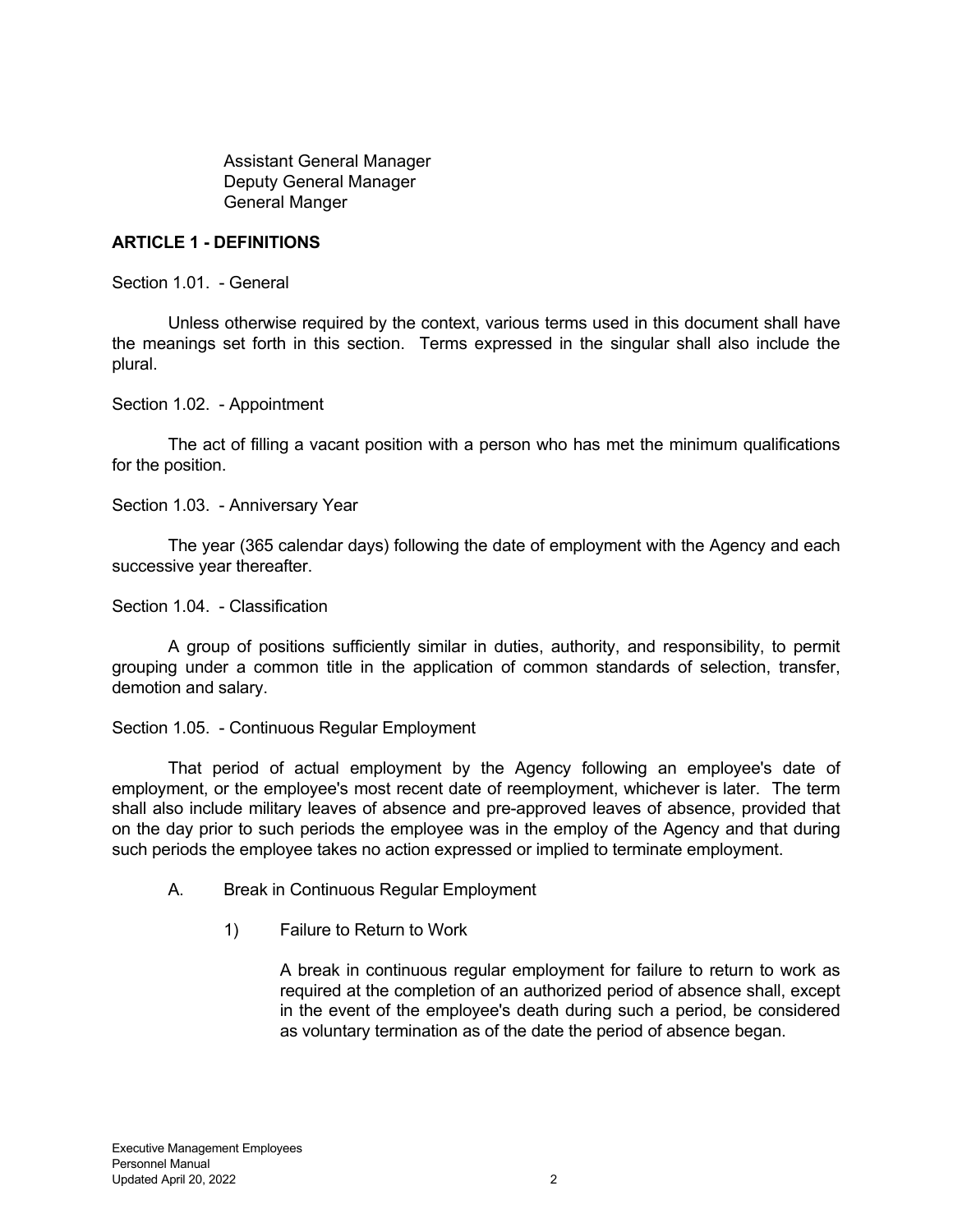2) Termination of Employment

 Termination of employment by resignation, discharge, or other means or failure to return to work at the completion of an authorized period of absence shall constitute a break in continuous regular employment.

3) Other Employment

 Employment by other than the Armed Forces of the United States or its Allies during a period of authorized absence shall constitute a break in continuous regular employment unless such other employment is preapproved by the Agency.

Section 1.06. - Exempt Employees

 Employees in exempt positions who are excluded from FLSA overtime pay requirements and are compensated on a bi-weekly salary basis. All employees in the Executive Management Group are designated as exempt employees.

Section 1.07. - Holiday Leave

A holiday recognized by the Agency when employees will be granted a day off with pay.

Section 1.08. - Immediate/Extended Family

- A. Immediate Family is limited to: Spouse, State Registered Domestic Partner, Parent (biological or an individual who stands or stood in loco parentis to an employee when the employee was a minor), and Child (biological/adopted/foster/step child, a legal ward, or a child of a person standing in loco parentis who is under age 18), Grandparent, Brother, and Sister.
- B. Extended Family is limited to: Aunt, Brother-in-law, Daughter-in-law, Ex-spouse (if children are involved), Father-in-law, Grandchild, Half-Brother, Half-Sister, Motherin-law, Nephew, Niece, Sister-in-law, Son-in-law, Step-brother, Step-sister, and Uncle.

Section 1.09. - Inactive Status

 An employee who is on an authorized leave of absence without pay for more than thirty (30) calendar days.

# Section 1.10. - Job Abandonment

 An employee who does not report or call-in to work as scheduled for two (2) or more consecutive workdays, and has not been excused for vacation, sick leave or a leave of absence with or without pay, shall be considered as having abandoned their job.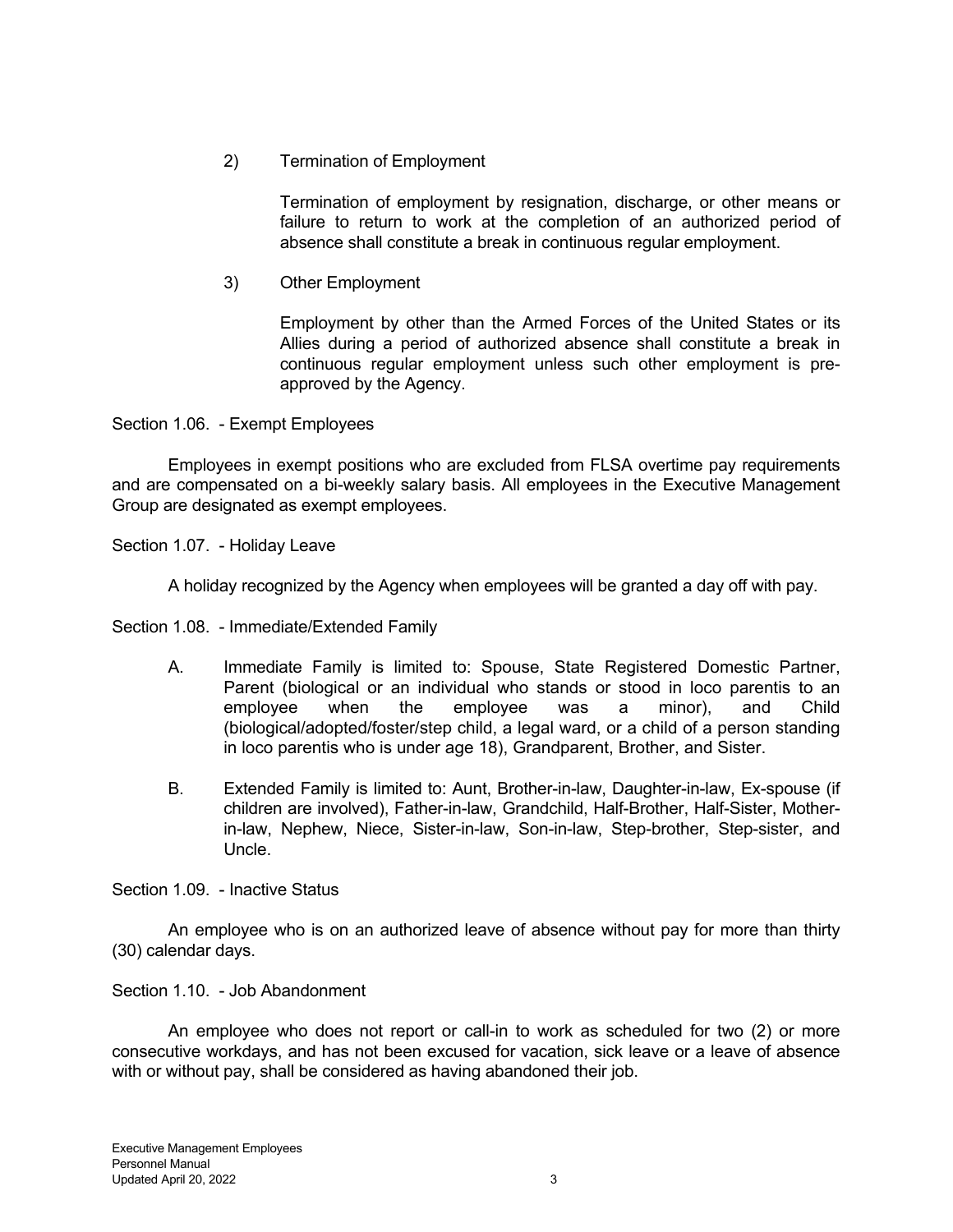Section 1.11. - Personnel Officer

 The General Manager, or designated representative(s) of the Agency, or anyone the General Manager or the Agency Board of Directors may appoint to act on its behalf.

#### Section 1.12. - Position

 A group of duties and responsibilities assigned by proper authority to be performed by one employee. A position may be full or part time, occupied or vacant, temporary or regular.

Section 1.13. - Promotion

 The movement of an employee from one classification to another classification having a higher maximum base rate of pay.

Section 1.14. - Reclassification

 The reallocation of a position, through a change in duties and responsibilities, based on the needs of the Agency, to a different classification and/or salary range.

Section 1.15. - Reinstatement

 The restoration, without competitive examination, of an employee to a classification in which the employee formerly served.

Section 1.16. - Resignation

The termination, at the election of the employee, of employment with the Agency.

Section 1.17. - Step Advancement

 A salary increase, based on Meets Expectations or better employee performance, which is within the limits of a pay range established for a classification.

Section 1.18. - Termination

 The termination of an employee at the discretion of the Agency by means of layoff, discharge, or other means.

Section 1.19. - Transfer

 The movement of an employee from one position to another position in the same classification or in a comparable classification with the same maximum salary, involving the performance of similar duties and responsibilities and requiring substantially the same basic qualifications.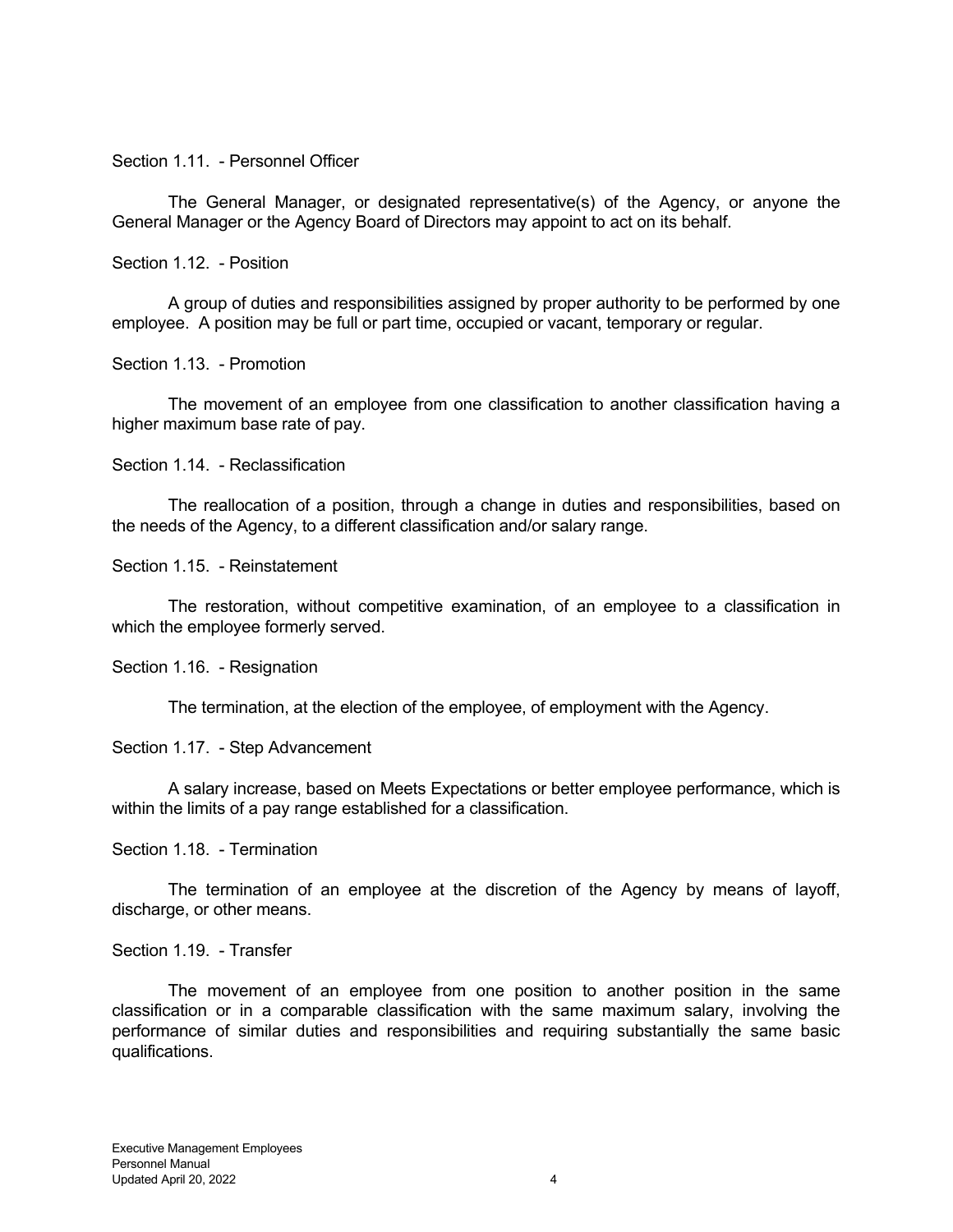#### Section 1.20. - Unpaid Status

 When an employee does not receive compensation for time not worked, or does not have any usable accrued leave time, or is not eligible for any other paid leave, such employee shall be considered as being in an unpaid status.

Section 1.21. - Work Period

## A. Standard Work Period

 The standard work period consists of a two-week period consisting of eighty (80) hours worked over fourteen (14) days. The work period commences at 12:00 A.M. on Sunday and concludes at midnight on Saturday of the second week.

 The General Manager, or designated representative(s), shall be empowered to arrange work schedules in alternate time distributions provided that such alternate distributions are in the best interests of the Agency. All employees of the Agency are subject to call for emergencies which are inherent in the Agency's responsibilities.

 Where reasonably possible, at least one member of the Executive Management Group shall be available every Friday that the Agency is normally closed for business.

B. Alternative Work Schedule

 Any schedule other than a standard workweek as defined in paragraph "A" of this section.

# **ARTICLE 2 - GENERAL PROVISIONS**

Section 2.01. - Equal Employment Opportunity

 The Agency provides equal employment opportunity to all employees and applicants without regard to sex, race, color, religion, national origin, age, ancestry, physical or mental disability, genetics, marital status, sexual orientation or veteran status.

#### Section 2.02. - Harassment in Employment

 Harassment of an applicant or employee by a supervisor, management employee or coworker on the basis of sex, race, color, religion, national origin, age, ancestry, physical or mental disability, genetics, marital status, sexual orientation or veteran status will not be tolerated. Harassment by or against any employee or applicant or from a person providing services pursuant to a contract on the basis of sex, race, color, religion, national origin, age, ancestry, physical or mental disability, genetics, marital status, sexual orientation or veteran status will not be tolerated.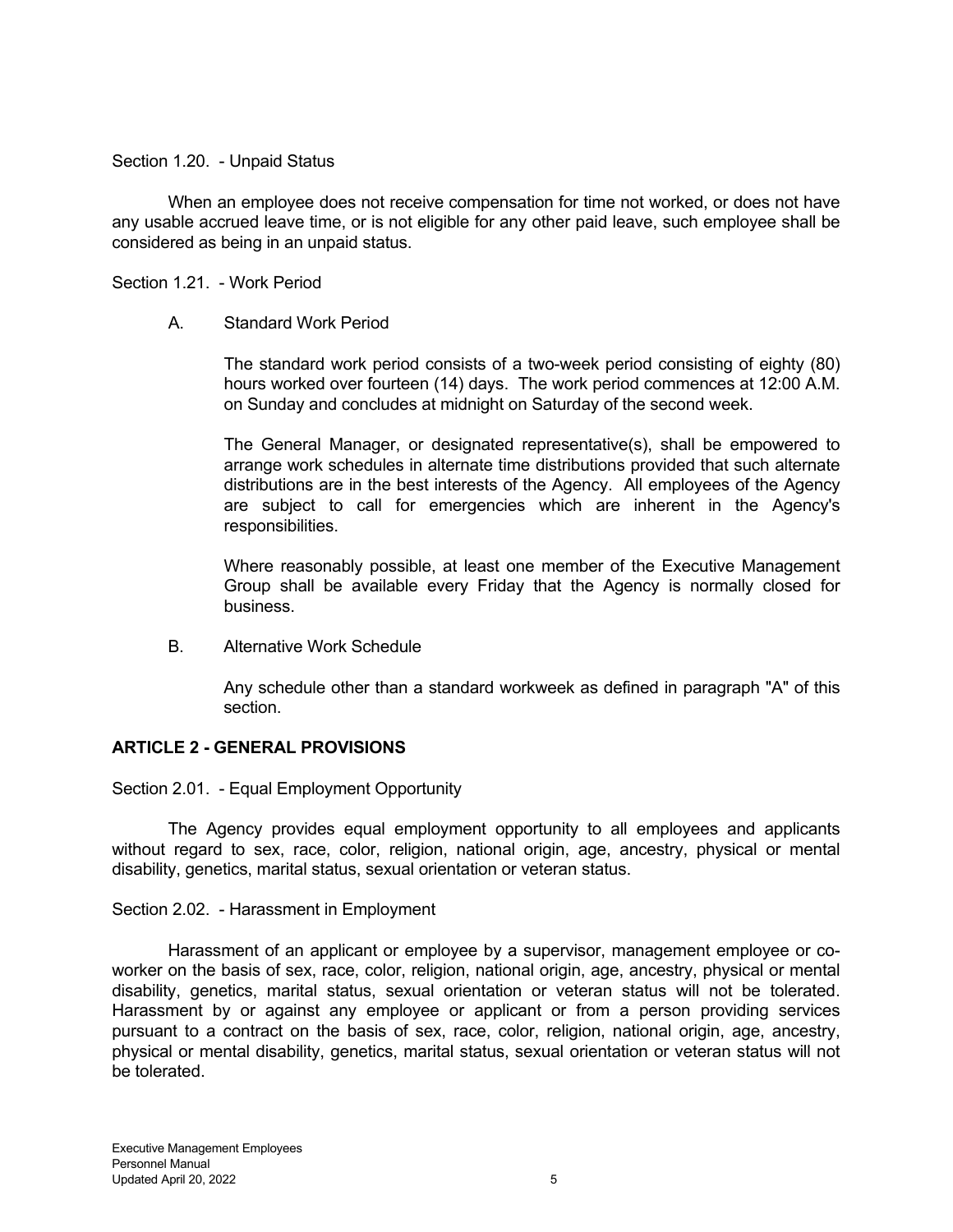Section 2.03. - Compliance With Law

 The Agency's Board of Directors and employees shall take no actions relative to personnel or labor relations matters that conflict with or attempt to circumvent applicable State or Federal Laws.

Section 2.04. - Amendment of Personnel Manual

 This Personnel Manual may be amended by the Agency Board of Directors, at its discretion.

# **ARTICLE 3 - FILLING OF VACANCIES**

Section 3.01. - General

 Vacancies may be filled by appointment, transfer, demotion, promotion and/or by the use of a temporary employee, as deemed in the best interest of the Agency by the Board of Directors and/or the General Manager, or designated representative(s).

Section 3.02. - Filling of Vacancy

 Whenever a vacancy occurs in the Agency's Executive Management Group, the Board of Directors or General Manager shall decide by what manner the vacancy is to be filled.

# **ARTICLE 4 - APPLICATION PROCESS FOR NEW APPLICANTS**

Section 4.01. - Application Forms

 Employment applications shall be made on forms approved by the General Manager, or designated representative(s), and provided by the Agency's Human Resources Department. These forms shall require information regarding education, prior work experience, training, references, and other information related to the job for which a person is applying. All applications shall be signed and dated by the applicant under a penalty of perjury. Any falsification of information on an application form may disqualify an applicant for the position they are applying for.

Section 4.02. - Physical Examination and Condition

 After a conditional offer of employment has been made to a job applicant, and prior to the commencement of employment with the Agency, all selected applicants shall be required to undergo a physical examination and evaluation which may include drug and/or alcohol screening performed by a physician selected by the Agency. Employees, in certain classifications, may further be required to undergo additional periodic physical examinations and/or receive certain anti-toxin injections during their employment with the Agency. The expense involved in such an examination shall be borne by the Agency. The evaluation of an employee's physical ability to perform the job shall be made only on the basis of the essential functions of the position for which the employee is applying.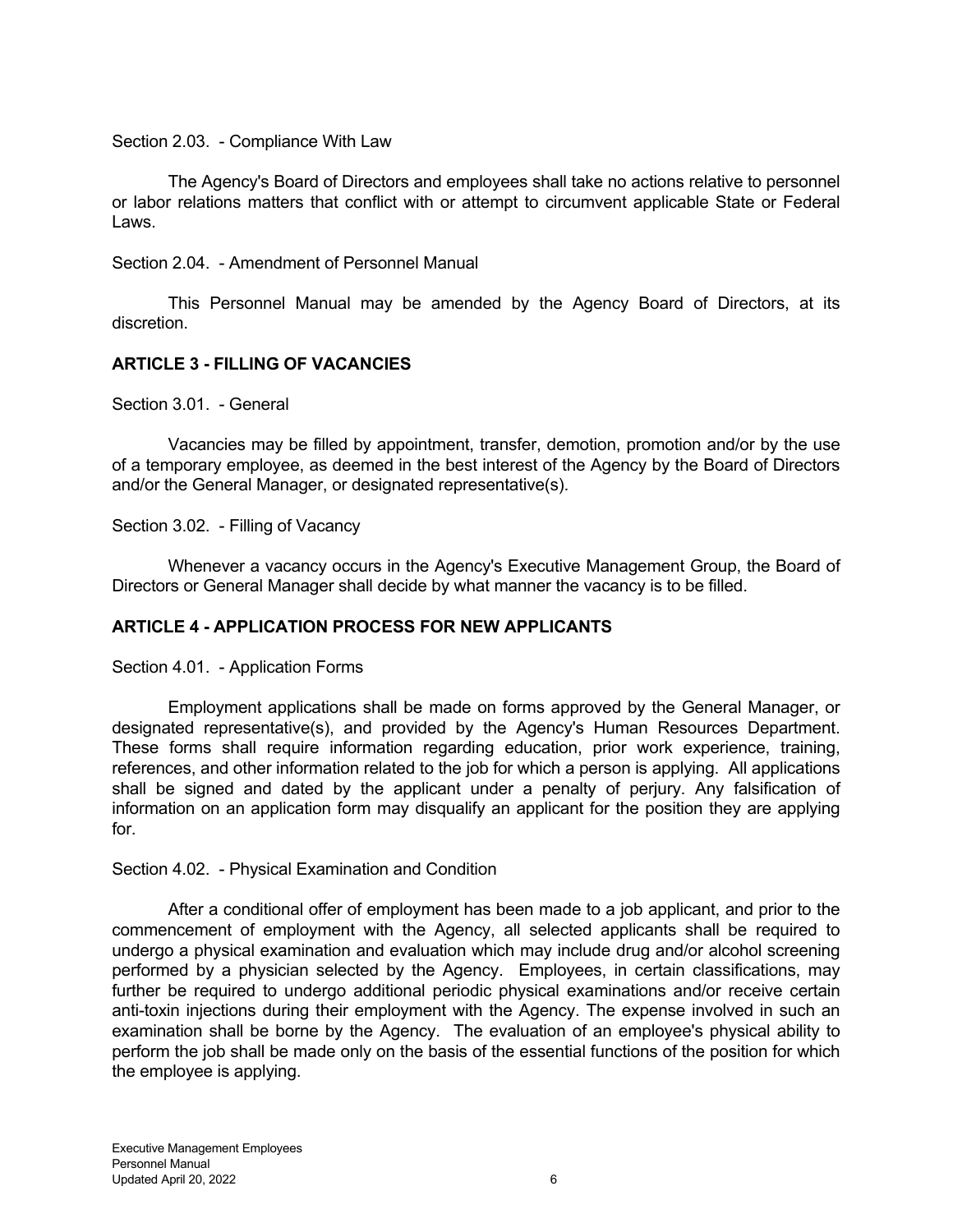## Section 4.03. - Employment Tests

 Applicants for all positions shall be subject to oral, written and/or performance tests. Only applicants who demonstrate an acceptable level of knowledge, skills and abilities required of the position shall be considered for employment. If there is a job-related requirement for the position, a working knowledge of written and spoken English must be demonstrated by all applicants.

## Section 4.04. - Acceptance of Applicant

 Prior to hiring, the application and pertinent information of the applicant shall be reviewed by the Board of Directors, the General Manager, or designated representative(s). Said applicant will be approved for, or recommended for, employment on the qualifications that the Board of Directors, the General Manager, or designated representative(s), deem pertinent to the position or classification. Refer to Section 2.01 of this Personnel Manual for those items which shall not be adjudged pertinent.

## Section 4.05. - Rejection of Applicant

 The Board of Directors, the General Manager, or designated representative(s), may reject an application, or, after examination, may disqualify the applicant, if the applicant:

- A. Is found to lack any of the requirements, certifications, or qualifications for the position involved;
- B. Is physically or mentally incapable of performing the essential functions of the job, with or without reasonable accommodation, based on competent medical/psychological evidence, including, but not limited to, impairment caused by current illegal use of drugs; or current abuse of alcohol;
- C. Has made false statements of any material fact, or practiced any deception or fraud on the application, declarations or in securing eligibility or appointment;
- D. Is found to be uninsurable under the Agency's insurance program;
- E. Has been convicted of a crime, either a misdemeanor or felony, that relates to the position duties that the applicant would perform;
- F. Has used or attempted to use political pressure or bribery to secure an advantage in the employment testing or appointment;
- G. Has directly or indirectly obtained information, in advance, regarding employment tests;
- H. Has failed to complete and/or submit the employment application correctly or within the prescribed time limits;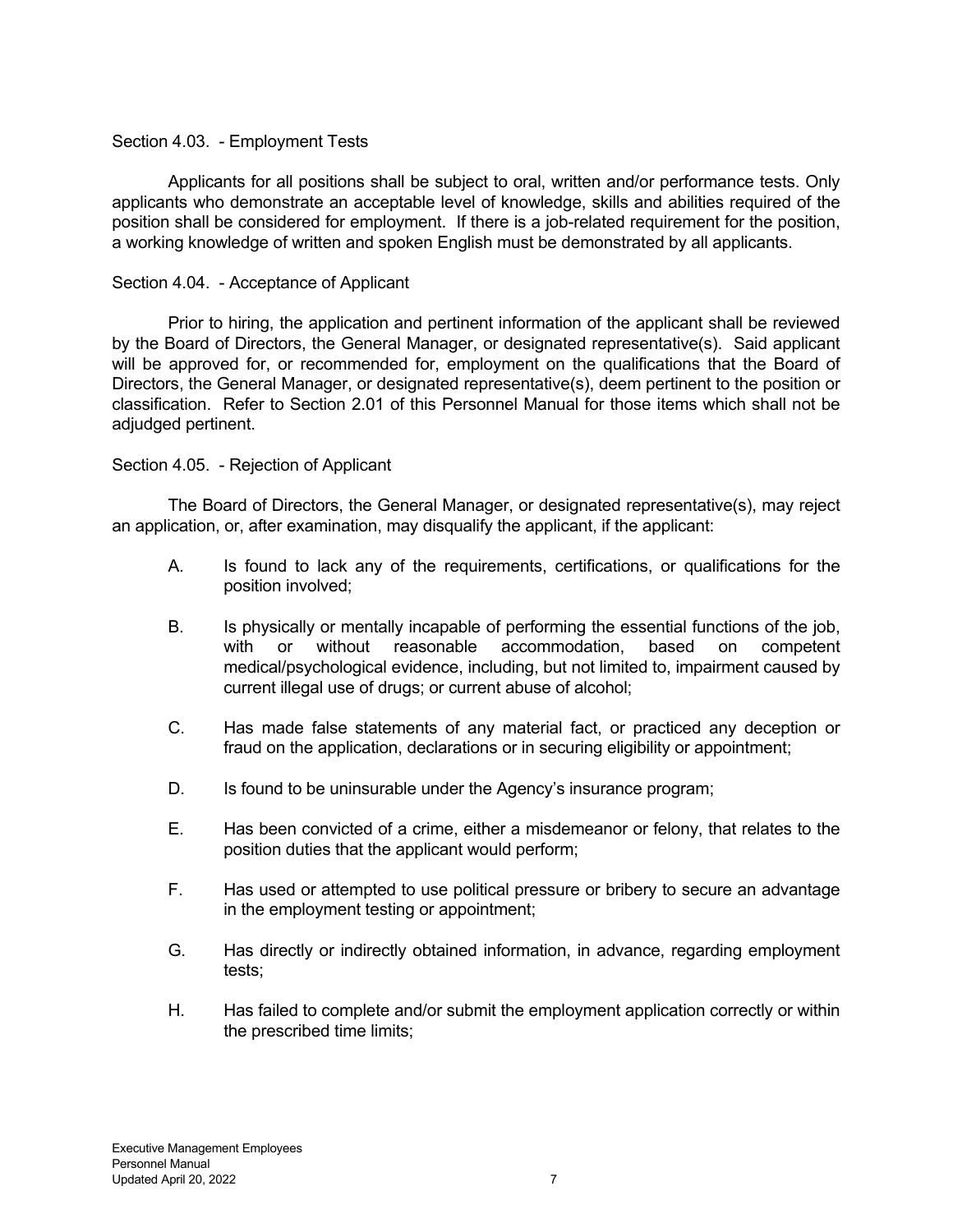- I. Has had the privilege to operate a motor vehicle in the State of California suspended or revoked within the past twelve (12) months, if operating a motor vehicle, requiring a driver's license, is an essential function of the job for which applying;
- J. Has a job history which, in the judgment of the General Manager, or designated representative(s), would render the applicant ineligible for the position including a prior discharge from the Agency.

Section 4.06. - Background Investigations

 After a conditional offer of employment has been made to a job applicant, and prior to the commencement of employment with the Agency, all selected applicants shall be required to allow the Agency to conduct a background investigation. Said investigation shall include verification of prior employment, verification of education, fingerprinting, credit check (for positions that regularly are involved in financial transactions) and any other information necessary to evaluate an applicant's qualifications for the position.

# **ARTICLE 5 - PERSONNEL RECORDS**

Section 5.01. - General

- A. Personnel records are by nature confidential, and the General Manager, or designated representative(s), shall establish procedures to maintain this confidential nature.
- B. The contents of any personnel file or record shall only be released to the employee, the employee's designee, upon written authorization of the employee, upon court order, on a need-to-know basis to the respective supervisor/manager, or legal representatives of the Agency relative to personnel actions and only with approval of the Manager of Human Resources or designated representative(s).
- C. The General Manager, or designated representative(s), shall maintain as a portion of the personnel records the employee's qualifications, education, achievements and other classified and confidential information as well as the following standard forms:
	- 1) Application Form
	- 2) Employment Record
	- 3) Periodic Performance appraisals
- D. A separate medical file shall be established by the Human Resources Department for each employee. This file shall be maintained in accordance with the Agency's records retention schedule, and in a confidential manner.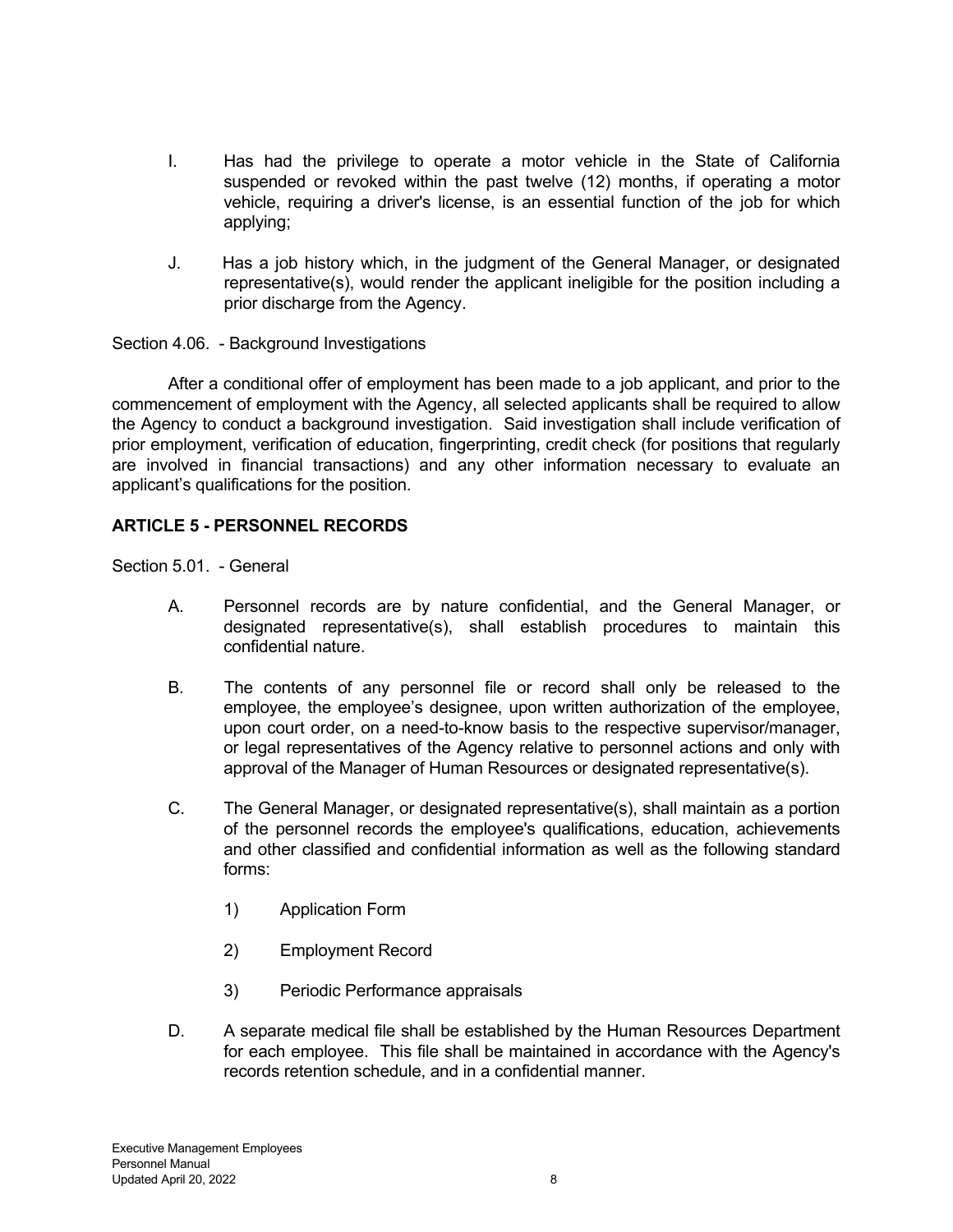- E. The General Manager, or designated representative(s), and the employee shall be empowered and charged to cause entries to be made in the employee's personnel file and each employee shall have the right to review his or her file in the Human Resources Department during the department's normal working hours to assure said personnel file is current and complete.
- F. Employees must provide the Agency with a current address and phone number.

## **ARTICLE 6 - CLASSIFICATION, COMPENSATION AND PAY PERIOD**

Section 6.01. - Classification/Compensation Plan

 In addition to this Personnel Manual, the General Manager, or designated representative(s), shall maintain a file which shall contain the following:

- A. A nine (9) step compensation plan for the Executive Management Group to include salary and/or hourly rate schedules for all classifications within the group.
- B. Classification specifications for each job classification utilized for making appointments to all positions within the Agency. Class specifications shall define the principle duties, responsibilities, and minimum qualifications required of each classification. The General Manager, or designated representative(s), shall determine and set forth the duties and responsibilities as they are to be presented in said class specifications. Assignments may be varied or interchanged to meet the needs of the Agency.

#### Section 6.02. - Classification Revision and Reclassification

 The initial classification established in the above plan may be amended, combined, or abolished and new classifications set forth by the Board of Directors, the General Manager, or designated representative(s). In addition, any position may be reclassified to a different classification by the General Manager, when there is a change in the duties and responsibilities of the position or other sufficient cause.

#### Section 6.03. - New Positions

 Any new position and/or classification that is established shall comply with this Personnel Manual and shall be allocated to the Executive Management classification and compensation plan by the General Manager.

#### Section 6.04. - Compensation

 Employees assigned to positions in the Executive Management Group shall be compensated within the parameters of the Agency's adopted classification and compensation plan unless otherwise approved by the General Manager, or designated representative(s) and administered by the General Manager, or designated representative(s).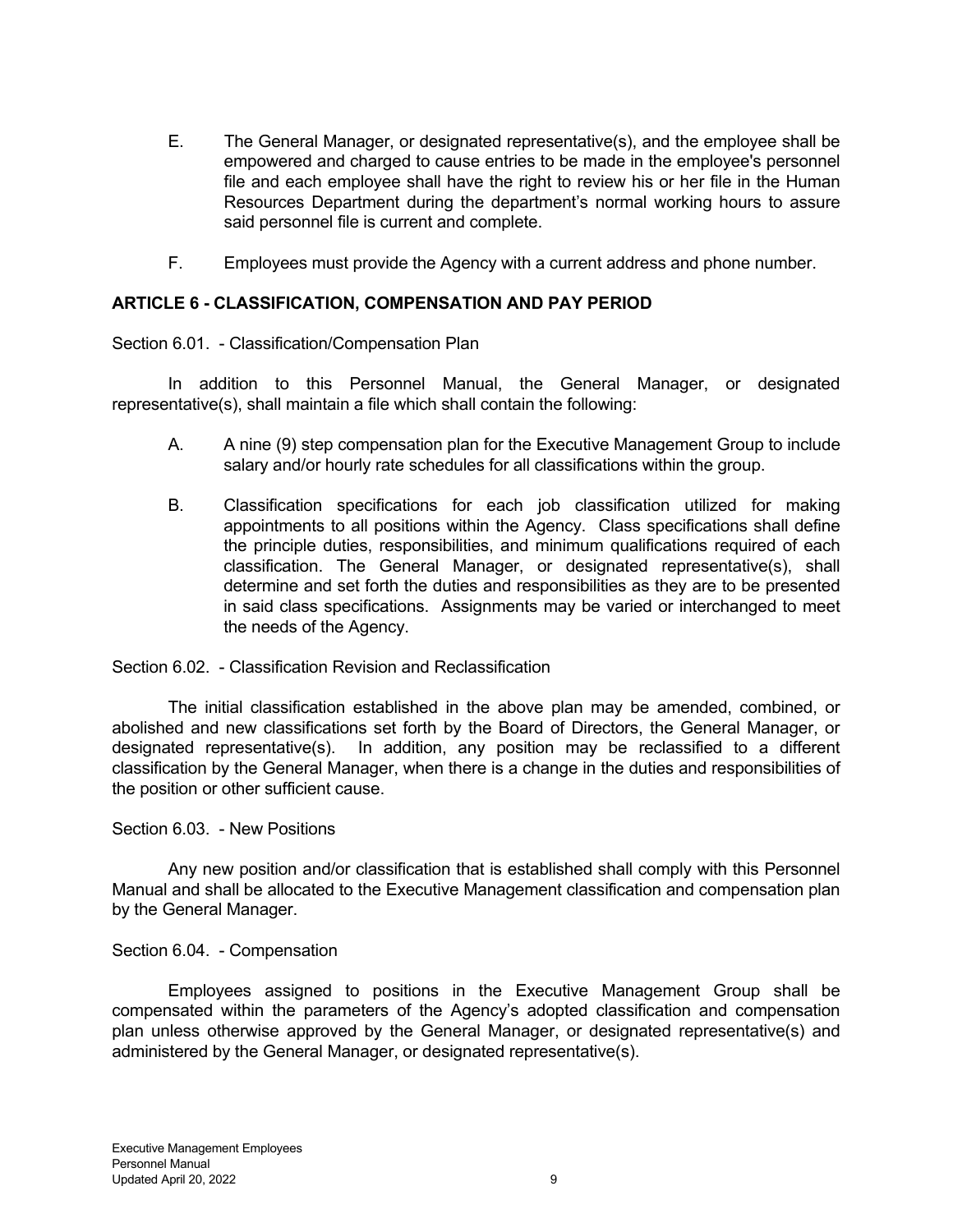## Section 6.05. - Salaries

- A. Effective July 1, 2021, the Agency shall implement a 3.0% base salary increase for FY 2021-2022.
- B. Effective July 1, 2022, the Agency shall implement a 3.0% base salary increase for FY 2022-2023.
- C. Effective July 1, 2023, the Agency shall implement a 3.0% base salary increase for FY 2023-2024.
- D. Only those persons who are Agency employees and working for the Agency on the date this Personnel Manual is approved by the Board of Directors or on the date the base salary increase is actually implemented, whichever is later, are entitled to the base salary increases set forth above.
- E. All base salary increases provided for in this Personnel Manual shall be implemented on Step 1 of the salary matrix and incrementally implemented through Step 9.

\*2021 Salary increases identified in Section 6.05 A shall be retroactive to July 1, 2021.

Section 6.06. - Preparation of Compensation Plan

 A nine (9) step compensation plan shall be prepared by the General Manager, or designated representative(s), to establish the rate of compensation and consideration for all classifications and all positions within the Executive Management Group. In determining the compensation rates for the various classifications, considerations may be given to the Agency's financial status, the current cost-of-living, local prevailing rates of compensation for like or comparable employment in public or private agencies, working conditions, fringe benefits, and any other relevant factors. The rates of compensation shall be arranged in clear and understandable tables entitled "Hourly and/or Salary Rate Schedules" which shall be made a part of this Personnel Manual.

Section 6.07. - Adoption of Compensation Plan

 The nine (9) step compensation plan shall be adopted by the Board of Directors of the Agency and made a part hereof, and will be on file with the General Manager, or designated representative(s). Such Compensation Plan may be amended or revised at the discretion of the Board of Directors.

Section 6.08. - Salary Adjustments and Step Advancements

The procedures for step advancements within each salary range are set forth as follows:

A. New employees shall be hired at a rate of compensation within the salary range for their classification, as approved by the General Manager.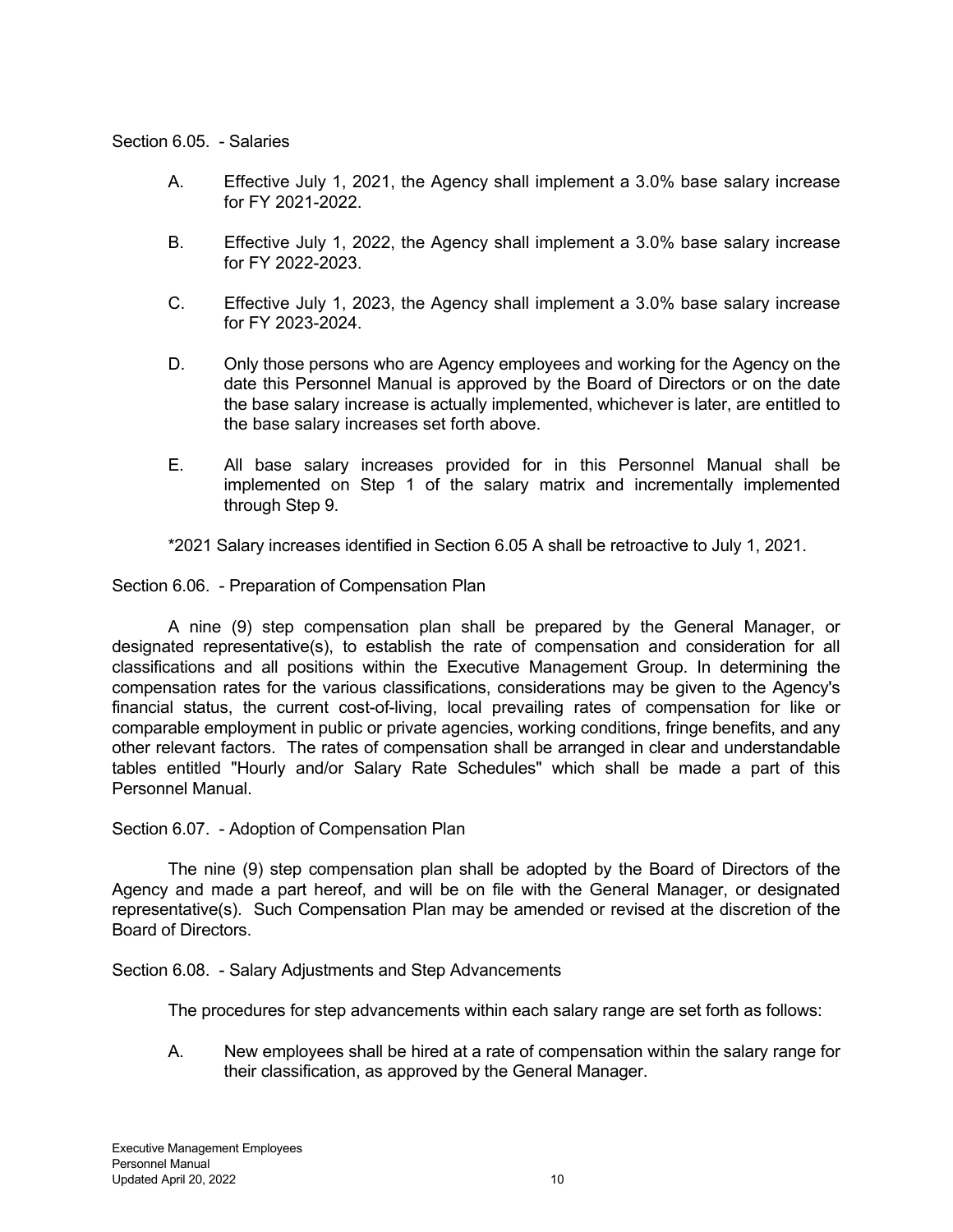- B. Approval for advancement shall be based upon merit. Step advancements within each salary range shall be in increments of approximately 2.50%.
- C. The General Manager, or designated representative(s), may authorize the adjustment of the range step or pay rate of an employee to maintain salary equity within the system, to prevent undue hardship or unfairness due to the application of any rule or policy, to correct any payroll error or omission including any such action which may have arisen in the prior fiscal year, or to correct any wage inequity.
- Section 6.09. Step Advancement/Performance
	- A. The advancement of an employee within a classification shall be based on the employee exhibiting an increased ability, experience or educational level coupled with a history of meritorious service. The General Manager shall evaluate the employee's qualifications and if merited, shall recommend advancement. The General Manager, or designated representative(s), shall have the authority to grant or reject recommended advancements.
	- B. Employees who receive an overall performance of Meets Expectations may be eligible for a one (1) step advancement, employees who receive an overall performance rating of Exceeds Expectations may be eligible for a two (2) step advancement and employees who receive an overall performance rating of Outstanding may be eligible to receive an advancement of three (3) steps. In no instance shall the advancement place the employee higher than Step 9 of their salary range. Employees who receive an overall appraisal rating of Below Expectations or Unacceptable shall not receive a merit increase.
	- C. A Meets Expectations or better performance appraisal will not be considered as justification for automatic advancement.
	- D. Advancements that are delayed because of late filing of recommendations shall be retroactive to the employee's benefit date when approved.
	- E. An early step advancement may be granted to employees who have exhibited Outstanding performance. The due date of the next merit increase shall be upon completion of one (1) year from the date of the early step advancement (and paid in accordance with Section 6.09.G).
	- F. In addition to any step advancement, executive management employees may receive a performance award (paid in one lump sum payment during pay period twenty-two [22]) of up to fifteen percent (15%) of the employee's base salary for performance during the previous fiscal year. All Management Performance Awards shall be awarded at the sole discretion of the General Manager. Performance Awards for the General Manager shall only be awarded by the Board of Directors. This Performance Award will be awarded to only those Executive Management employees who are working for the Agency on the date the Performance Award is paid. The amount of the Performance Award to employees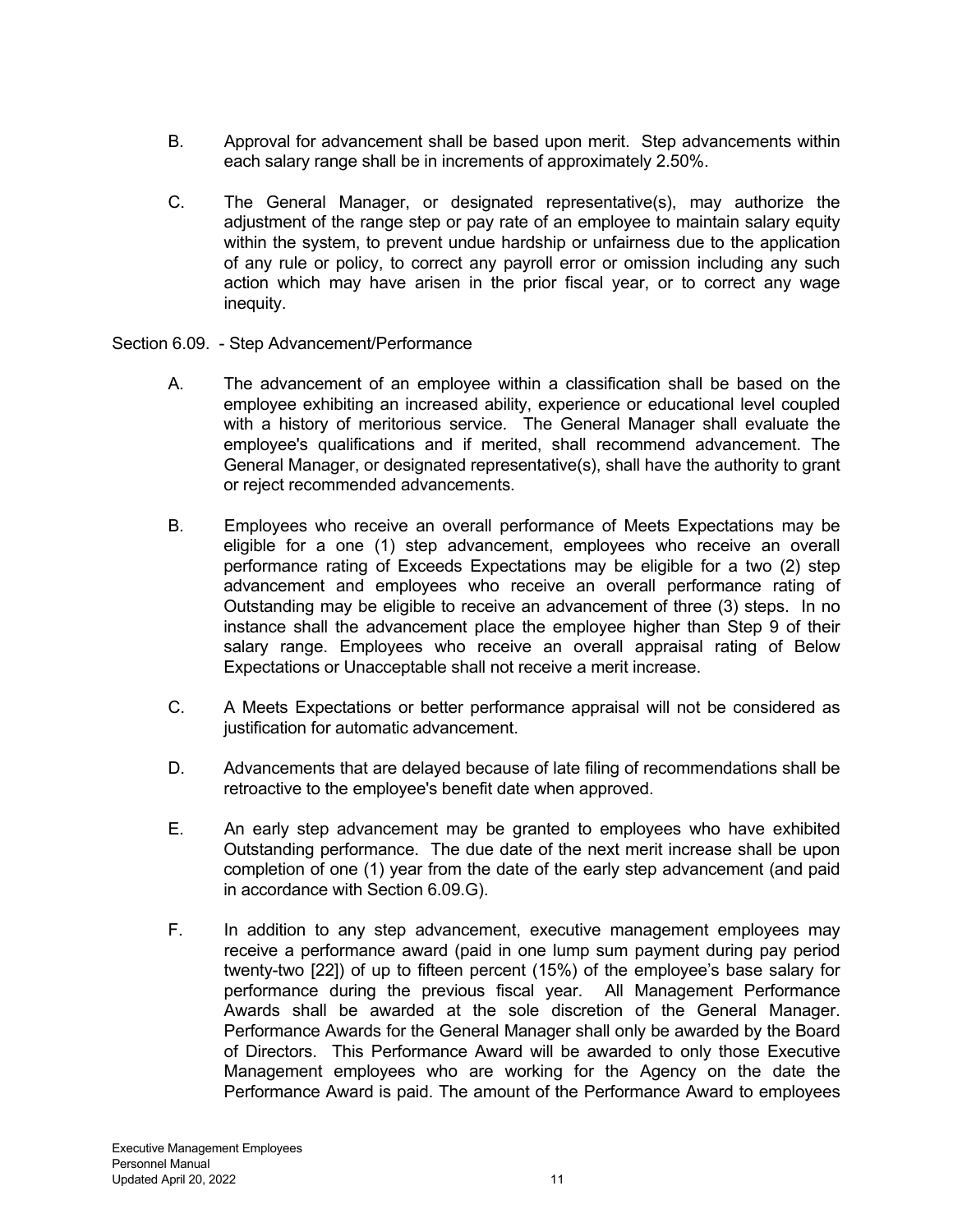hired, promoted or reclassified after the beginning of a fiscal year shall be prorated based on the number of pay periods remaining in the fiscal year. An employee on an authorized leave of absence, with or without pay, that exceeds thirty (30) continuous calendar days shall have their Performance Award pro-rated by the amount of pay periods actually worked in the fiscal year.

- G. Merit adjustments shall become effective as follows:
	- 1) If a merit increase is due during the first week of a pay period, the effective date of the merit increase shall be the first day of that pay period.
	- 2). If a merit increase is due during the second week of a pay period, the effective date of the merit increase shall be the first day of the following pay period.

## Section 6.10. - Denial of Step Advancement/Performance

 An employee who receives an overall appraisal rating of Below Expectations or Unacceptable shall be denied their step advancement. A written performance appraisal identifying the areas of weakness and what steps the employee needs to take to improve their performance shall be provided to and discussed with the employee.

Section 6.11. - Authority of the General Manager

 The General Manager is hereby authorized to employ personnel to fill openings by the Board of Directors within the Executive Management Group classifications. The General Manager is further empowered to promote, demote or transfer employees from one position to another and from one classification to another, or under-fill a position, provided there is a vacancy in a classification allocated by the Board of Directors or established by the General Manager. Additionally, he/she is authorized to establish new classifications provided that the number of authorized positions does not exceed the number of positions authorized by the Board of Directors.

#### Section 6.12. - Acting Pay

 An employee who is designated by the General Manager as "acting" shall receive a minimum increase of 5% more than their current rate of pay, or shall be placed on Step 1 of the range established for the acting position, whichever is higher; however, the employee's rate shall not exceed Step 9 of the range established for the acting position at any time. An employee shall receive acting pay until officially released of those duties with the following conditions:

 A. If the position for which the employee is acting is vacant and the law limits the acting assignment to 960 hours, the Agency will follow the law and limit the acting assignment to no more than 960 hours. To the extent permitted by law, Acting Pay is special compensation as defined by CalPERS regulations and shall be reported as such to CalPERS pursuant to Title 2 CCR, Section 571(a)(3) Temporary Upgrade Pay and California Government Code § 20480.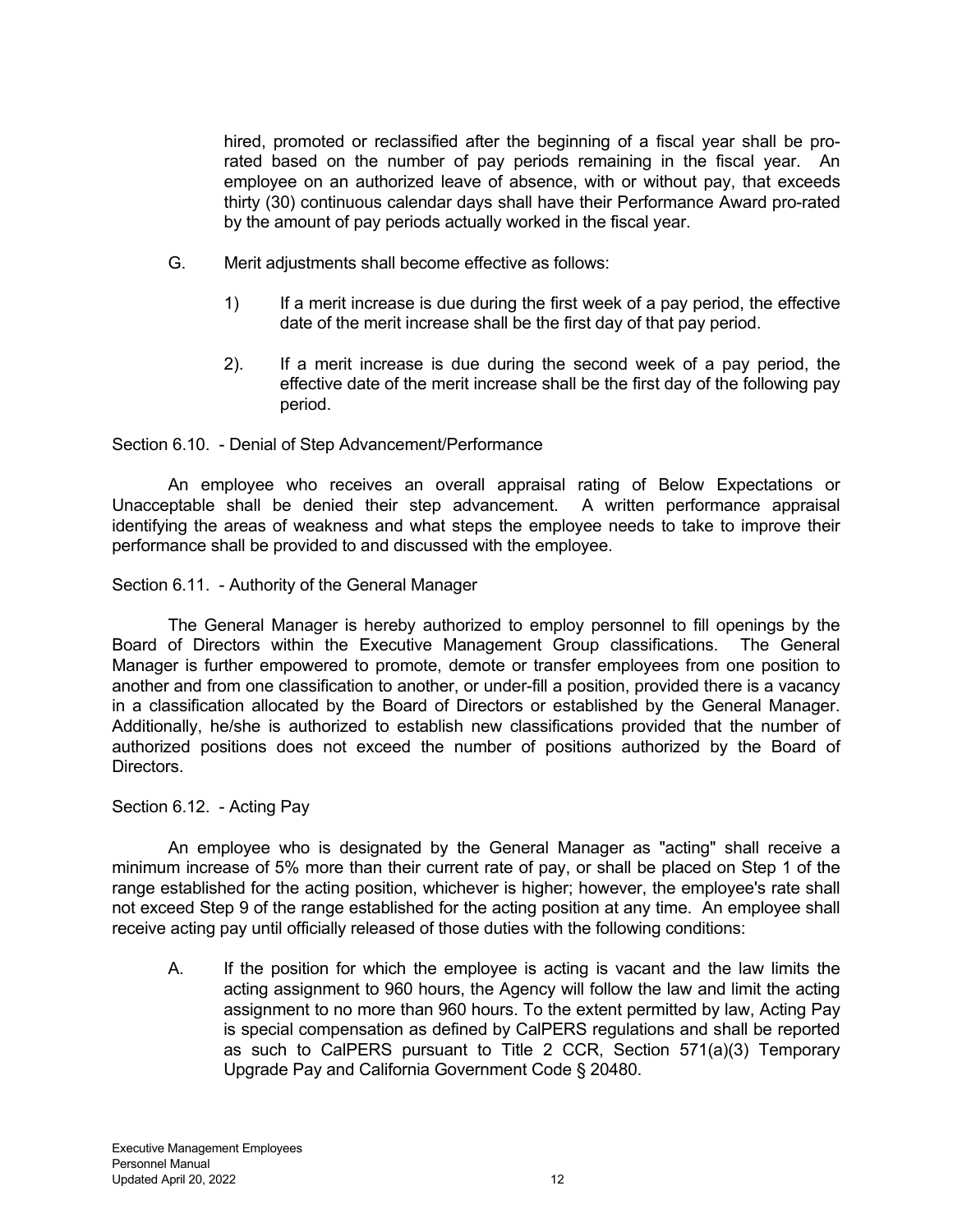- B. Acting pay will be effective at the beginning of the first pay period following the Acting designation.
- C. If the employee is scheduled to receive a merit increase for the position in which he/she normally fills while serving in an acting status, the necessary forms shall be completed to document such increase, and such increase shall be implemented upon conclusion of the acting status. Accordingly, the employee shall receive a corresponding increase in acting pay. The employee's merit review date shall not be affected by acting status.

Section 6.13. - Pay Periods

 All employees of the Agency shall be paid biweekly. Payroll shall be distributed every other Friday by 10:00 a.m. If a payday falls on a holiday, the payroll will be distributed on the preceding Thursday. At Thanksgiving, and when Christmas falls on a Thursday, the payroll will be distributed on the Friday.

Section 6.14. - Fair Labor Standards Act

 Executive Management employees will not have their pay docked or reduced in any manner that would be inconsistent with the salary test of the Fair Labor Standards Act (FLSA).

Section 6.15. - Direct Deposit

 All Executive Management employees shall be compensated only by the use of direct deposit. The only exception shall be when setting up a new employee into the payroll system, for a period not to exceed three (3) pay periods while an employee changes financial institutions, or final (retirement/resignation/termination) payrolls.

# **ARTICLE 7 - BENEFITS**

Section 7.01. - Medical Benefits/Life Insurance Plans

A. Health Benefits

The Agency shall contribute the minimum monthly health premium contribution established for contracting agencies by CalPERS or \$143.00, whichever is greater, towards the cost of premiums for health insurance under the CalPERS Public Employees Medical and Hospital Care Act (PEMHCA) for each employee and their eligible dependents. The contribution shall be adjusted annually by CalPERS to reflect any changes in the medical care component of the CPI-U and shall be rounded to the nearest dollar by CalPERS. For employees who do not purchase Agency provided health insurance, the PEMHCA monthly minimum or \$143.00 whichever is greater, shall be paid to the employee as ordinary income.

PEMHCA minimum monthly contribution effective 2021 \$143.00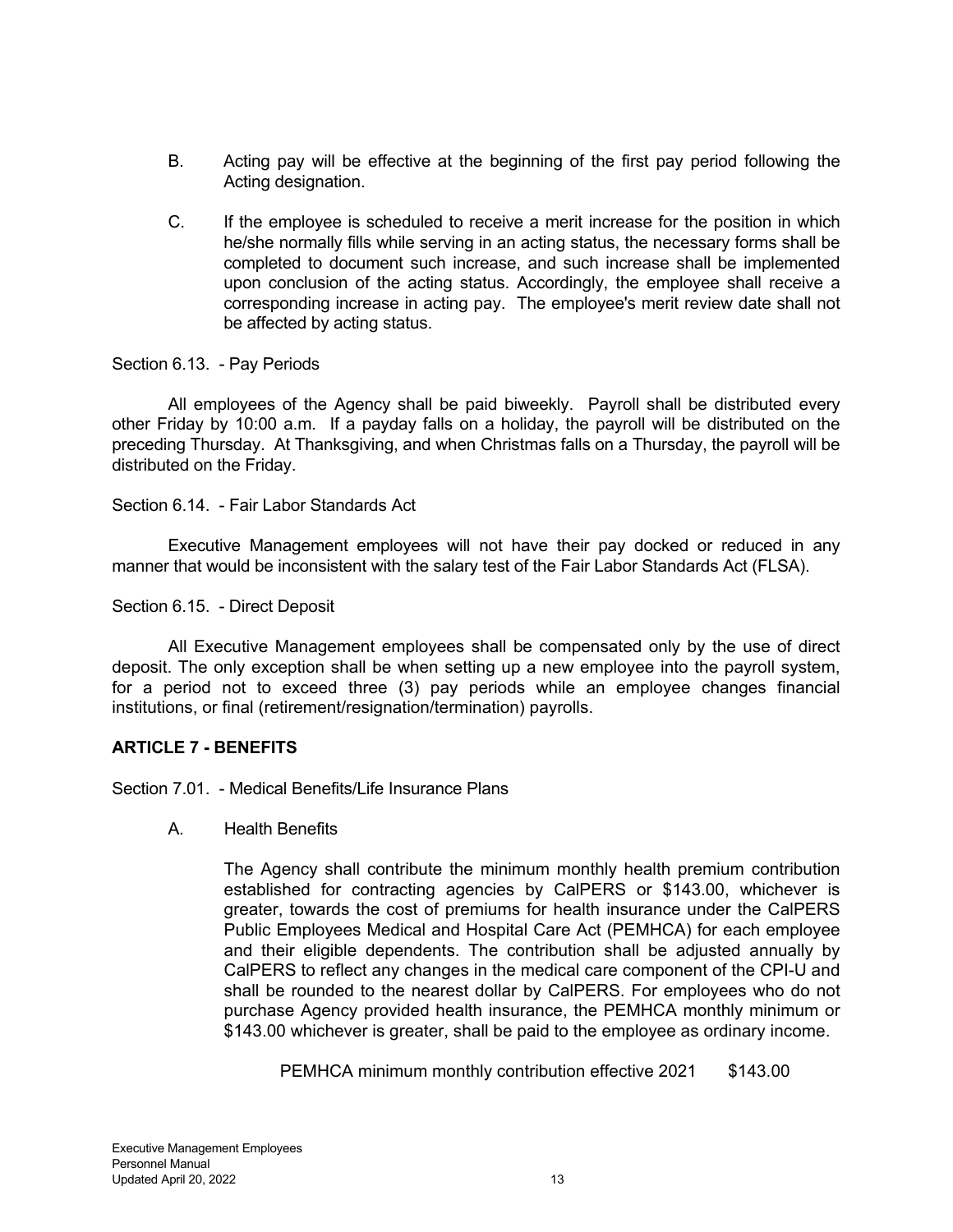PEMHCA minimum monthly contribution effective 2022 \$149.00

B. Additional Benefit

The Agency shall make a monthly contribution for each employee as follows, minus the minimum PEMHCA contribution or \$143.00 whichever is greater.

Employee +1 \$1,369.00 effective January 1, 2021 through December 31, 2021July

Employee Family \$1641.00 effective January 1, 2021 through December 31, 2021

- 1) Employee Only and Opt-Outs: For employees who purchase employee only health insurance, or who do not purchase Agency provided health insurance, the maximum monthly contribution effective January 1, 2021 through December 31, 2021 shall be \$1,053.00 minus the PEMHCA contribution under Section A above. If the cost of the combined premiums for health, dental, vision and life insurance (including dependent coverage) is less than the maximum allotment, the Agency shall pay the difference to employees as ordinary income, provided that the employee is enrolled and maintains membership in a CalPERS health plan for him/herself and their eligible dependent(s), or is able to show proof that he/she obtains and maintains health insurance through another source for him/herself and their eligible dependent(s). The Agency may require proof of health insurance at any time. While on Unpaid Status, as defined in Section 1.20, the employee shall not receive this allotment.
- 2) Effective January 1, 2021, and on January  $1<sup>st</sup>$  of every calendar year thereafter, during the duration of this MOU, any increase in the monthly contributions set forth above shall be based on the "blended rate" of the average increase in premiums, if any, of the two health benefit plans with the most Agency subscribers as of December 1 of the prior calendar month. The "blended rate" shall be calculated by averaging the annual percentage increase and/or decrease of the basic premium rates, as determined by CalPERS, of the two health plans with the most Agency subscribers on December 1 of each calendar year during the duration of this MOU. Any increase in the monthly contributions based upon the "blended rate" shall be capped at 6.5% per calendar year. If the "blended rate" percentage decreases, the then-current medical cap will remain unchanged.
- 3) Effective July 1, 2022, the additional benefit for Employee +1 and Employee Family in Section 7.01.B and the monthly contribution for Employee Only and Opt-Outs in Section 7.01.B.1 shall increase by twentyfive dollars (\$25).
- 4) Effective July 1, 2023, the additional benefit for Employee +1 and Employee Family in Section 7.01.B and the monthly contribution for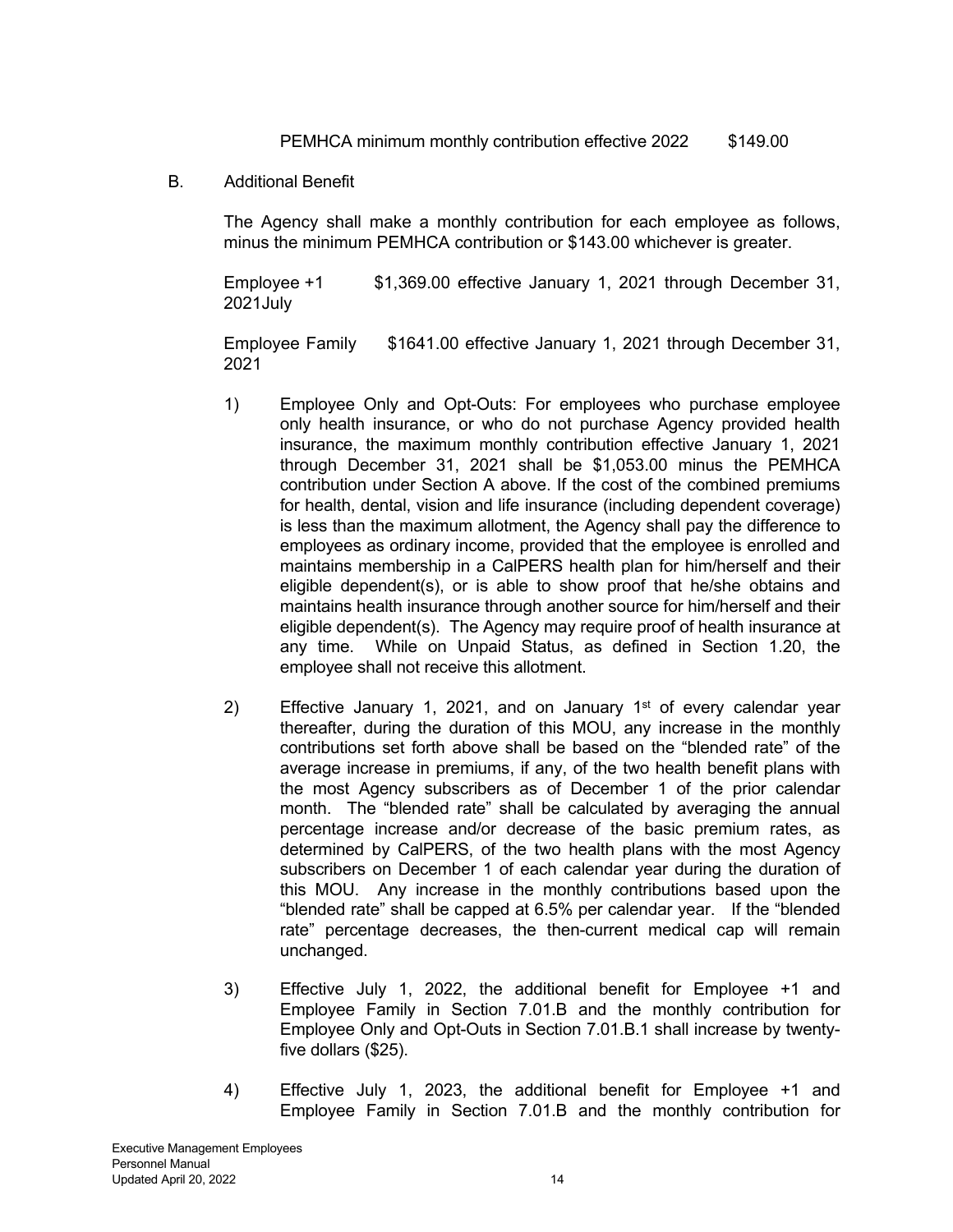Employee Only and Opt-Outs in Section 7.01.B.1 shall increase by twentyfive dollars (\$25).

- 5) Should an employee's work hours be reduced by 25% or more of their normal working schedule due to a light duty assignment and/or doctor's orders for more than twelve (12) weeks or as provided under FMLA, the employee shall receive the difference between the monthly insurance allotment and the actual cost of their health, dental, vision and/or life insurance benefits on a pro-rated basis (i.e., works 75%, receives 75% of the difference between the monthly insurance allotment and the actual insurance costs). The Agency shall continue to pay the PEMHCA contribution from Section A above. Any adjustment shall be made to the amount of the additional benefit.
- 6) Except as provided for in Section 7.01.B.2, an employee must be in a paid status for a minimum of sixty (60) hours per pay period to receive the difference between the monthly insurance allotment and the actual cost of their health, dental, vision and/or life insurance benefits. The Agency shall continue to pay the PEMHCA contribution from Section A above.
- 7) Effective July 1, 2013, an Agency-paid life insurance policy is provided to each Executive Management employee up to 1x the annual salary to a maximum of \$300,000 subject to approval of Evidence of Insurability. \$100,000 is guaranteed issue and any amount above will require approval of Evidence of Insurability.
- 8) Supplemental Life Insurance is available to employees at their expense through the Agency's life insurance carrier.
- 9) Effective June 24, 2001, the Agency will provide Domestic Partnership health insurance coverage as provided through CalPERS and California State law. The extension of health insurance through CalPERS shall not change or modify any other benefit offered by the Agency unless said benefit is specifically authorized by this Personnel Manual.
- 10) Employee +1 and Employee & Family: If the cost of the combined premiums for health, dental, vision, and life insurance (including dependent coverage) is less than the monthly contribution, the Agency shall pay the difference to employees as ordinary income, provided that the employee is enrolled and maintains membership in a CalPERS health plan for themself including their eligible dependent(s). The Agency may require proof of health insurance at any time. While on Unpaid Status, as defined in Section 1.20, the employee shall not receive this allotment.
- C. Retiree Health Benefits

The Agency shall contribute the minimum monthly contribution established for contracting agencies by CalPERS or \$143.00, whichever is greater, plus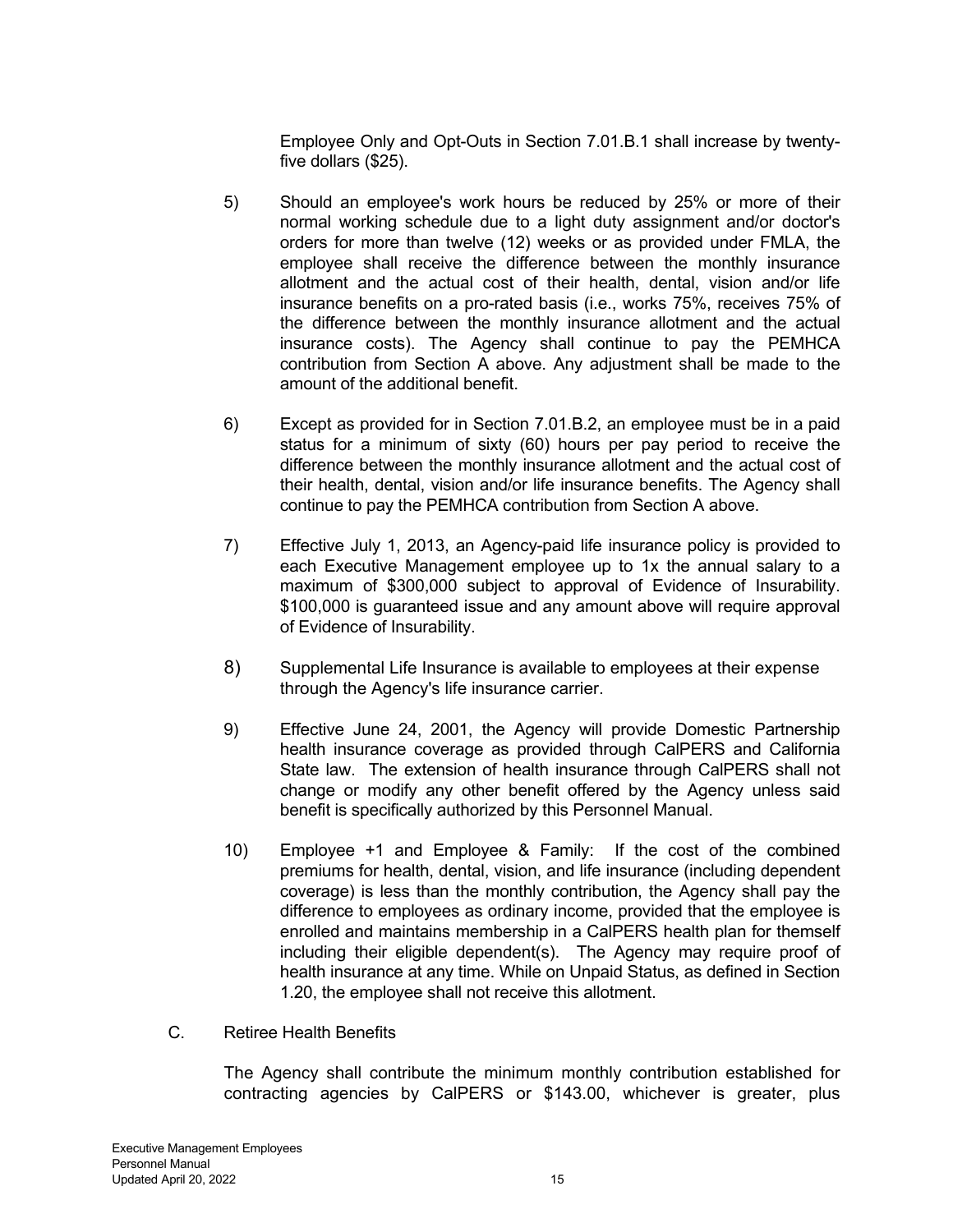administrative costs towards the cost of premiums for health insurance under the CalPERS Public Employees Medical and Hospital Care Act (PEMHCA) for each annuitant who retired from the Agency through CalPERS and who enrolls in a CalPERS health plan as a retiree. The contribution shall be adjusted annually by CalPERS to reflect any changes in the medical care component of the CPI-U and shall be rounded to the nearest dollar by CalPERS.

PEMHCA minimum monthly contribution effective 2021 \$143.00

PEMHCA minimum monthly contribution effective 2022 \$149.00

- 1) Payment for the retiree health insurance benefit of \$143.00 or the minimum PEMHCA contribution, whichever is greater, shall be made directly to CalPERS for the benefit of the retiree each month.
- 2) Only Executive Management employees who retire after July 4, 2004, shall have the option of purchasing health insurance from CalPERS or a provider of their choice without any loss in benefit. If the retiree so chooses to purchase their health insurance from a provider other than CalPERS, the retiree will be reimbursed on a monthly basis for their benefit via direct deposit to the retiree's (or surviving spouse's) bank account up to the maximum benefit provided. Retirees are responsible for any taxes that may be due on retiree health benefits.
- D. Additional Retiree Longevity Benefits

The Agency shall contribute an additional monthly benefit to each retiree minus the minimum PEMHCA contribution or \$143.00, whichever is greater, according to the chart below who simultaneously retires from the Agency through CalPERS and who is a minimum age of fifty-five (55).

| <b>Hire Date</b>              | <b>Benefit Level</b>                     | <b>Minimum Years</b><br>of Agency<br>Service | <b>Benefit</b>                       |
|-------------------------------|------------------------------------------|----------------------------------------------|--------------------------------------|
| <b>Before</b><br>Jan. 1, 1992 | Employee and/or<br>eligible dependent(s) | 20                                           | 50% of<br>applicable<br>Kaiser Rate* |
| After<br>Dec. 31, 1991        | Employee only or<br>surviving spouse     | 12                                           | 50% of<br>applicable<br>Kaiser Rate* |

\*The applicable Kaiser rate is equal to the rate for the region in which the retiree resides, plus administration costs.

The longevity benefit is available to qualifying retirees whether they enroll in a CalPERS medical plan or not. The retiree will be reimbursed on a monthly basis for their retiree longevity benefit via direct deposit to the retiree's (or surviving spouse's) bank account, up to the maximum benefit provided. Retirees are responsible for any taxes that may be due on reimbursement of retiree longevity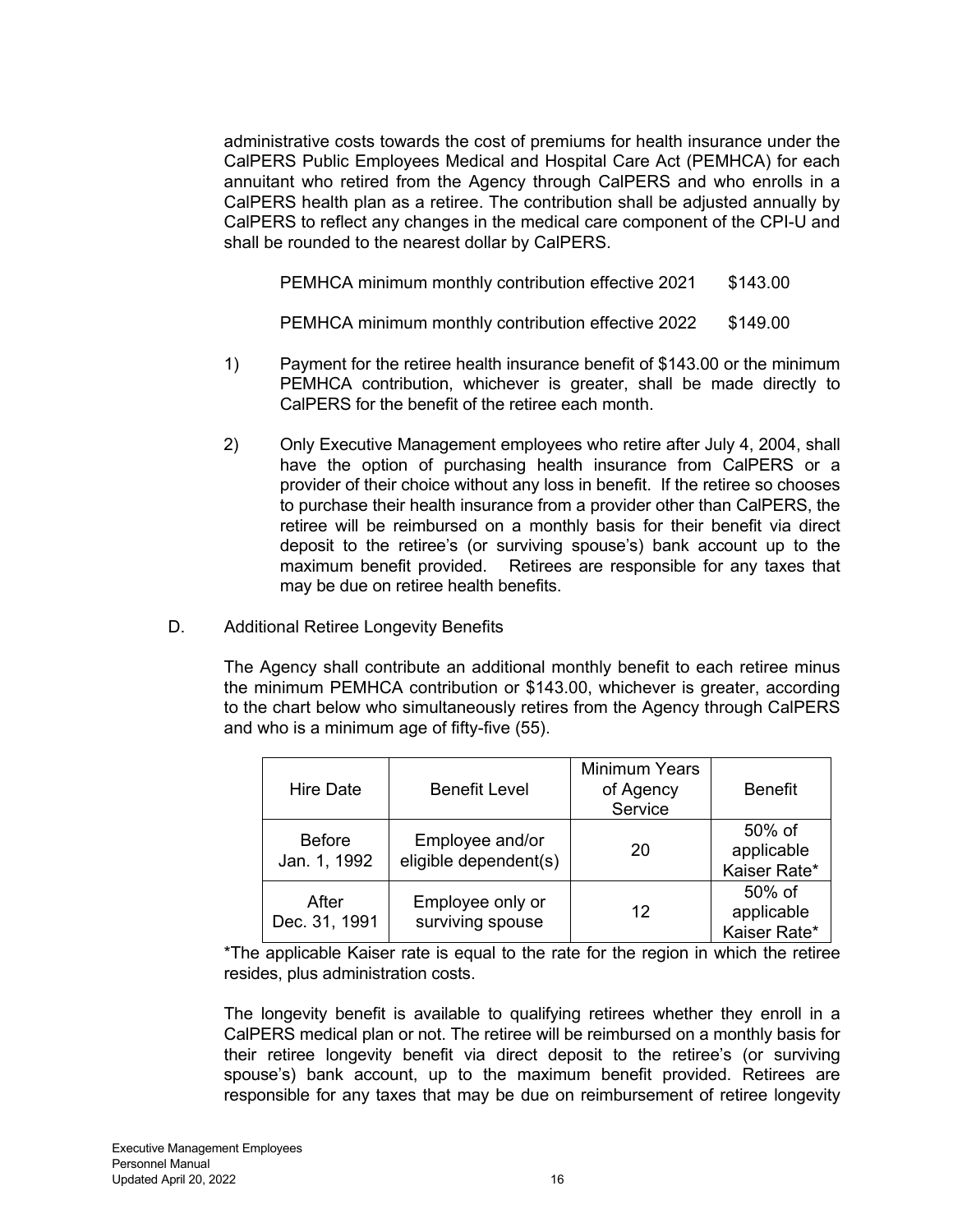benefits.

# Section 7.02. - Retirement Plan

- A. Each employee of the Agency shall participate with the Agency in a retirement plan under the California Public Employees' Retirement System (CalPERS) and subject to such terms and conditions as the Agency, in its sole discretion, may contract with that system.
- B. All PERS member contributions shall be fully paid by employees and deducted on a pre-tax basis. Said contribution shall not be considered special compensation for calculation of the employee's retirement benefits.
- C. Employees hired after January 1, 2013, and defined as "new members" under the Public Employees' Pension Reform Act of 2013 ("PEPRA"), Government Code section 7522, *et. seq.*, will receive the 2% @ 62 formula and will pay one half (1/2) of their total normal cost rate as determined by CalPERS.
- D. The Agency contracts with CalPERS for the Pre-retirement Optional Settlement 2 Death Benefit (Section 21548). This benefit provides that, upon the death of a member who was eligible to retire, the spouse may receive an allowance equal to the amount the member would have received if the member had retired for service retirement on the date of death and elected option 2W.
- E. The Agency contracts with CalPERS for the One (1) Year Final Compensation Benefit (Section 20042) for all employees hired prior to January 1, 2012. This benefit provides that the final compensation used to calculate a member's retirement allowance is the average full-time monthly pay rate for the highest twelve (12) consecutive months.
- F. The Agency contracts with CalPERS for Military Service Credit Purchases (Section 21024). This benefit allows members to elect to purchase up to 4 years of service credit for any continuous active military or merchant marine service prior to employment.
- G. The Agency has adopted Resolution No. 2009-4-2 which allows employees who make payments by payroll deduction for CalPERS service credit purchases to defer state and federal income taxes in accordance with IRC 414(h)(2).
- H. The Agency contracts with CalPERS for the 2.5% @ 55 Benefit Formula (Section 21354.4) for all employees hired prior to January 1, 2012. Employees in this plan shall pay the full 8% Employer Paid Member Contribution (EPMC).
- I. The Agency contracts with CalPERS a second tier pension plan for employees hired on or after January 1, 2012 and prior to January 1, 2013, or who are hired after January 1, 2013, but were previously members in CalPERS or a reciprocal retirement system with less than 6 months gap in service, i.e. "classic members" pursuant to Section 20475 which provides for the 2.0% @ 55 Benefit Formula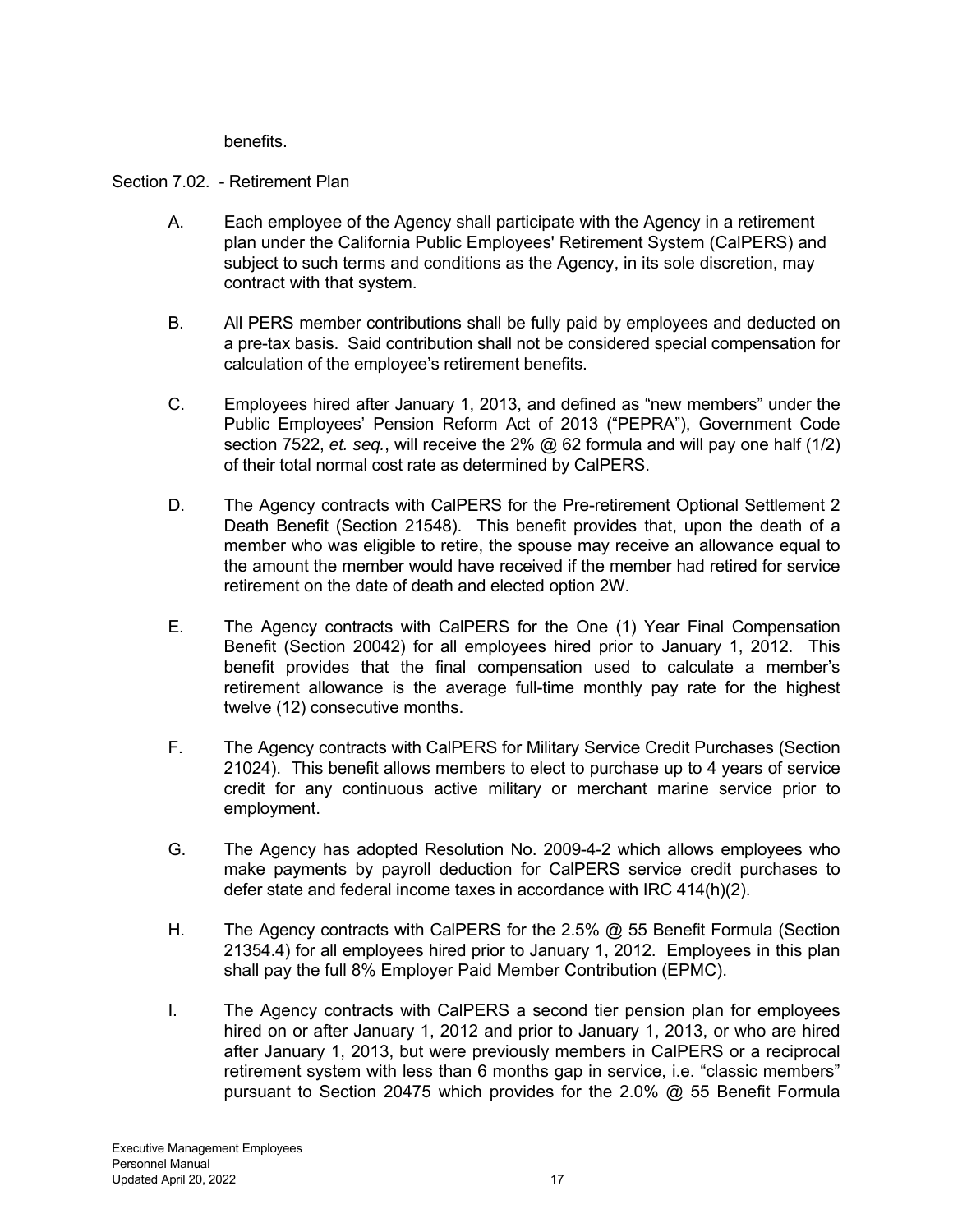(Section 21354) with three year final compensation. Employees in this plan shall pay the full 7% EPMC.

Section 7.03. - Long-Term Disability

 All regular employees of the Agency are covered under an Agency provided long-term disability plan with the following elements:

- A. Three hundred sixty-five (365) day elimination period.
- B. Sixty percent (60%) of your monthly salary up to \$6,000.
- C. The maximum benefit period is determined by the employee's age when disability begins. The choice of carrier and other plan elements rests solely with the Agency. The Agency may elect to self-insure the plan.
- Section 7.04. State Disability Insurance Programs
	- A. State Disability Insurance (SDI) Any employee who becomes disabled due to a non-work related illness or injury will receive compensation benefits as established by the State Disability Insurance fund.
	- B. Paid Family Leave Program (PFL) All California workers who are covered by the State Disability Insurance (SDI) program will also be covered for Paid Family Leave (PFL). The PFL program provides a maximum of eight (8) weeks of paid family leave benefits for workers who take time off as provided for by State law. Employees who utilize this program are not required to use vacation time prior to receiving benefits. PFL runs concurrently with State and Federal Family Leave.

Section 7.05. – Professional Development Stipend

- A. Employees shall be entitled to a professional development stipend of one thousand dollars (\$1000) per calendar year. The professional development stipend shall be paid every twenty-fifth (25th) pay period.
- B. The professional development stipend shall replace the following incentive programs:
	- 1. All certification and licensing payments and reimbursements found in Agency Policy A-70 Certification or Licensing
	- 2. All professional memberships payments and reimbursements
	- 3. All other certification or license incentive pay, voluntary or required
- C. Employees who are currently receiving more than \$1,000 per year, shall have grandfather rights to the Certification Incentive Payment amount that they are eligible for during July 2021, to be paid as a yearly stipend. The stipend shall be paid every twenty-fifth (25th) pay period. However, unit members shall not be eligible for any reimbursements. The Agency will establish a list of employees who will be participating in the grandfathering in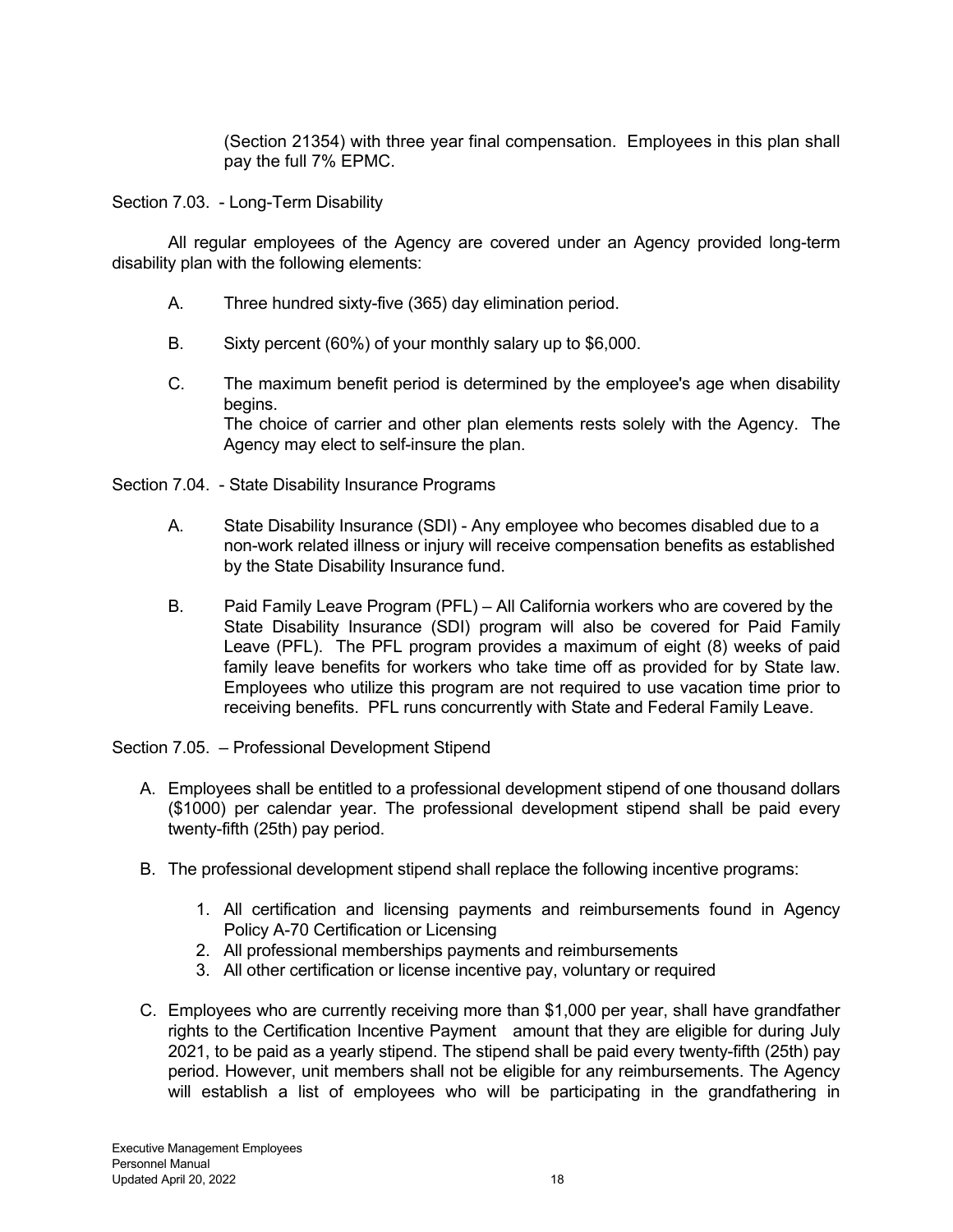agreement. The look back period for grandfathering rights will be July 2019 through June 2021. Proof of certificates or licensing shall be due on or before the 21st pay period of the year. Should an employee who has grandfather rights fail to maintain their certificate or license, they shall no longer be eligible for the grandfather rights and will be transitioned to the \$1,000 Professional Development Stipend.

D. Employees shall no longer be eligible for Agency Policy A-70 Certification or Licensing. This language is meant to supersede all Personnel Manual language adopted before June 30, 2021 as well as applicable Agency policy.

Section 7.06. - Vehicle Allowance.

 Members of the Executive Management Group shall receive a vehicle allowance as follows:

- a. \$500 per month:
	- 1) Assistant General Manager
	- 2) Deputy General Manager
- b. \$600 per month or as established by the Board of Directors:
	- 1) General Manager

At the beginning of each fiscal year, employees will have the option to elect a monthly car allowance or be reimbursed for mileage based on the use of their personal vehicle to conduct Agency business.

Section 7.07. - Education Reimbursement

 The Agency shall reimburse each Executive Management employee up to five thousand two hundred fifty dollars (\$5,250) or up to the Internal Revenue Service limit, whichever is higher, per fiscal year for the cost of educational expenses that are related to the employee's work at the Agency. The employee maybe reimbursed for up to six units per semester/quarter.

Section 7.08. - Degree Incentive

The Agency shall provide a one-time payment of \$175 for unit employees who successfully earn an associates degree.

The Agency shall provide a one-time payment of \$300 for unit employees who earn a bachelor's degree.

The Agency shall provide a one-time payment of \$300 for unit employees who earn a master's degree.

Payments are not retroactive and shall apply only to degrees earned during the duration of the Personnel Manual.

Section 7.09. - Cellular Telephone Usage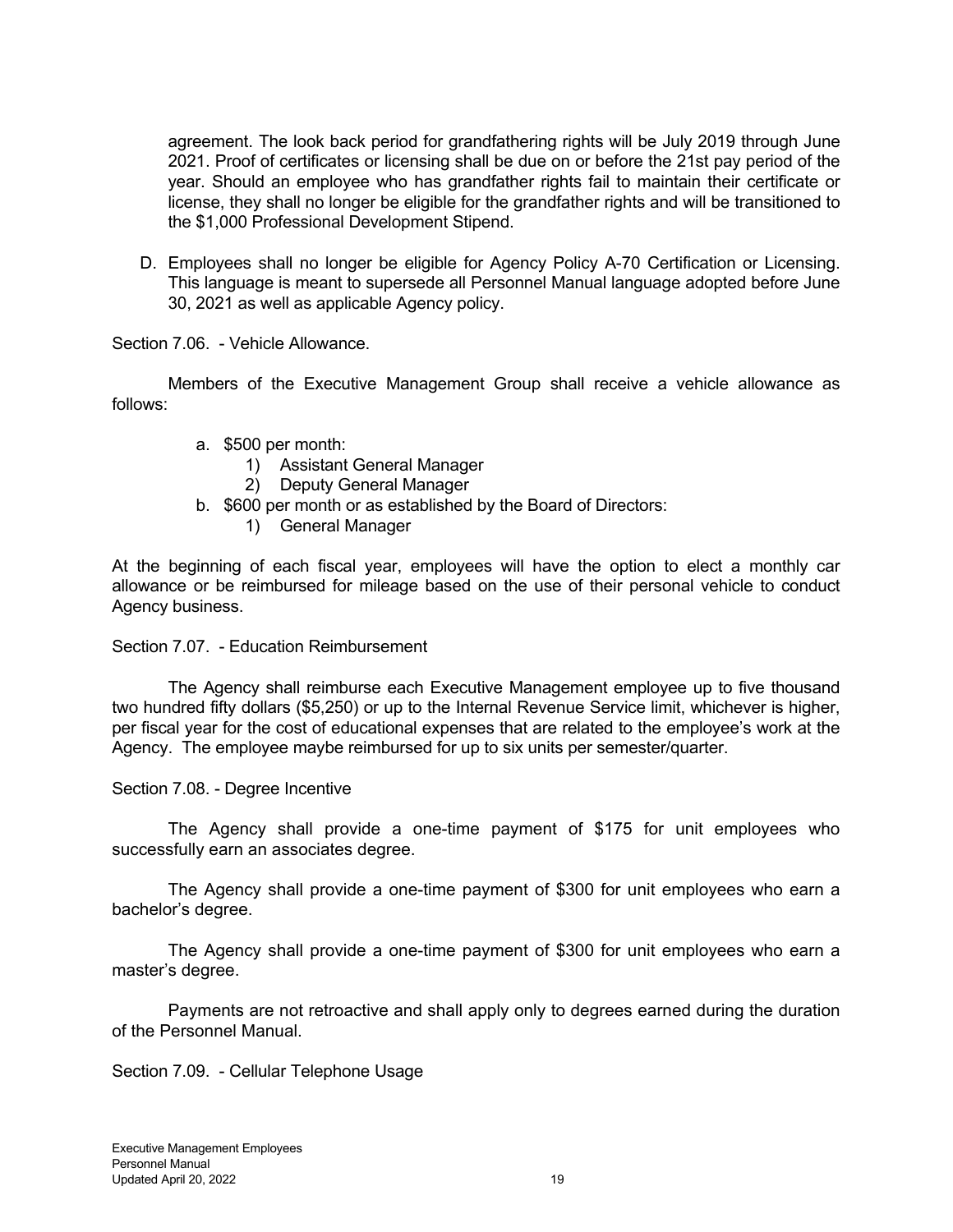Executive Management employees may receive an Agency provided cellular telephone in accordance with Agency Policy A-73.

Section 7.10. - 401 Governmental Money Purchase Plan & Trust (401a Plan)

Upon separation from service, all employees who participate in the Agency's 401 Governmental Money Purchase Plan & Trust (401a Plan) shall contribute one hundred percent (100%) of paid leave accruals to the 401a Plan up to the annual contribution limit in effect at the time of separation.

Section 7.11. - Deferred Compensation

- A. Unit members may borrow against their qualifying 457 plans, if allowed by the plan, subject to the terms and conditions of the deferred compensation plan.
- B. Effective July 1, 2018, The Agency will contribute twenty-five dollars (\$25) per pay period as a matching contribution to a single 457(b) account of each employee who has made an elective deferral of twenty-five dollars (\$25) or more to the plan for that pay period.

Section 7.12. – Wellness Stipend

- A. Employees shall be entitled to a wellness stipend of five hundred dollars (\$500) per calendar year. The wellness stipend shall be paid every twenty-fifth (25th) pay period.
- B. Employees shall no longer be eligible for Agency Policy A-78 Wellness Program. This is meant to supersede Personnel Manual language adopted before June 30, 2021, as well as applicable Agency policy.

# **ARTICLE 8 - PERFORMANCE APPRAISALS**

Section 8.01. - General

The procedures for performance appraisals are set forth as follows:

- A. Each employee will be reviewed by their supervisor. This review will be made on a standard Agency performance appraisal form. The purpose of this appraisal is to cause a periodic dialogue between the supervisor and the employee. The supervisor shall take this opportunity to discuss the employee's performance. At this time, the employee may have the opportunity to converse with the supervisor without cause for jeopardy to the employee's position.
- B. The performance appraisal shall become part of each employee's official personnel file.
- C. All employees shall have a performance appraisal review at least once a year to review the employee's performance during the fiscal year. The review is to be conducted by no later than September  $15<sup>th</sup>$  following the end of the fiscal year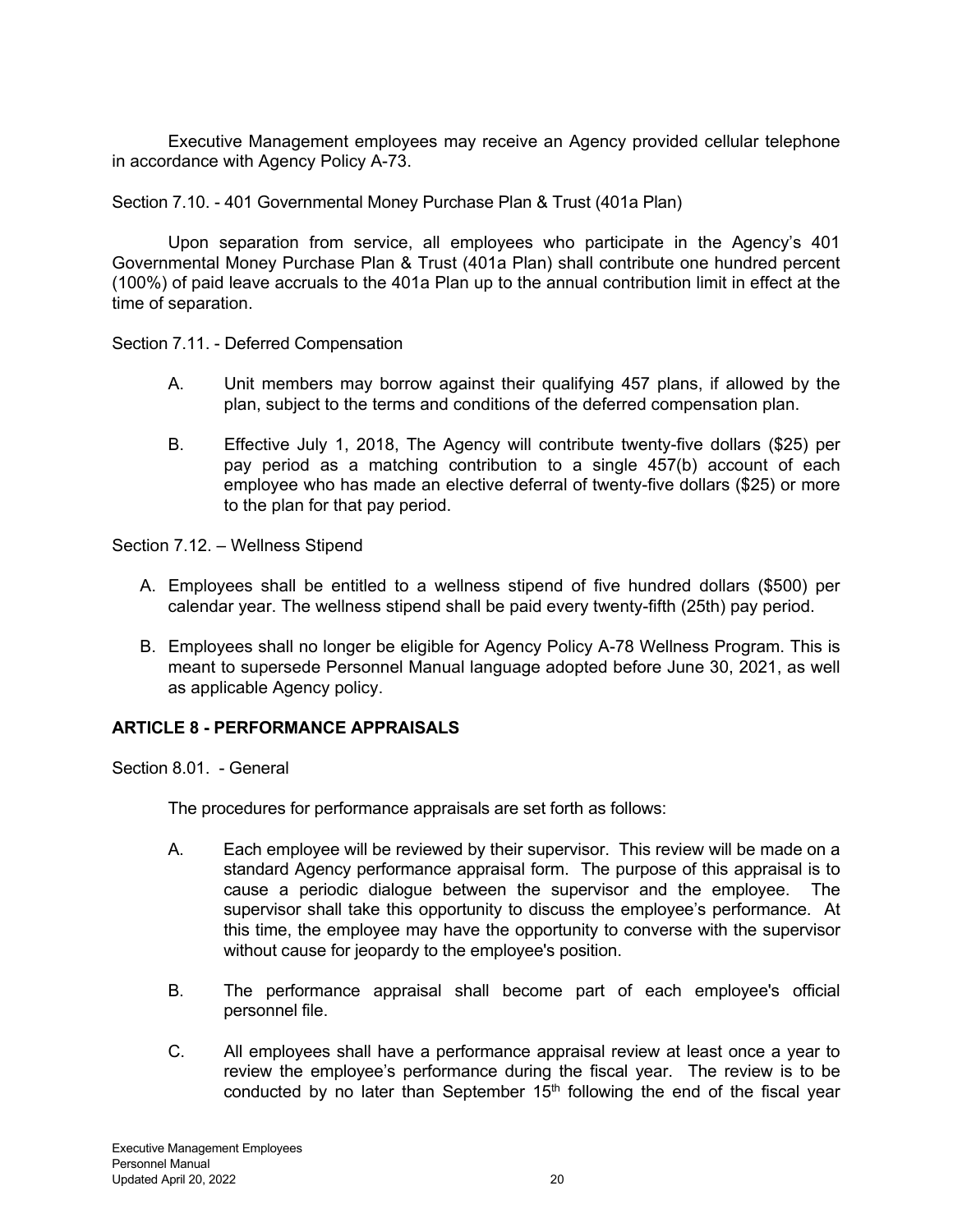being reviewed.

Section 8.02. - Duty of the General Manager

 It is the duty of the General Manager to evaluate the work accomplishments and conduct of employees, to inform employees of their appraisals in writing, and to provide positive assistance to employees in improving work effectiveness.

Section 8.03. - Employee's Responsibility

 It is the responsibility of the employee to meet standards established for work accomplishment and conduct, and to strive to improve work effectiveness.

Section 8.04. - Demotions

- A. If, in the opinion of the General Manager, the employee is unable to perform duties and responsibilities which are within the requirements of their position, the employee may be demoted by the General Manager. When demoted, the employee's salary shall be adjusted to the salary range of their new position. Salary range placement shall take into consideration the employee's previous salary and may include the option of Y-rating the employee's salary.
- B. If an employee's classification or position is to be eliminated, in accordance with the Agency's classification plan, the employee may be offered a demotion to a lower classification or position for which the employee possesses the minimum qualifications.
- C. Any demotion to prevent layoff may be reversed when the employee's previous position is reopened. In the case of preventing a layoff, the employee being demoted will accept the pay rate of the new position.
- D. An employee who is to be demoted shall be given at least two (2) weeks written notice prior to demotion.

Section 8.05. - Step Advancement/Performance

- A. The advancement of an employee within a classification shall be based on the employee exhibiting an increased ability, experience or educational level coupled with a history of meritorious service. The General Manager shall evaluate the employee's qualifications and if merited, shall recommend advancement. The General Manager, or designated representative(s), shall have the authority to grant or reject recommended advancements.
- B. Employees who receive an overall performance of Meets Expectations may be eligible for a one (1) step advancement, employees who receive an overall performance rating of Exceeds Expectations may be eligible for a two (2) step advancement and employees who receive an overall performance rating of Outstanding may be eligible to receive an advancement of three (3) steps. In no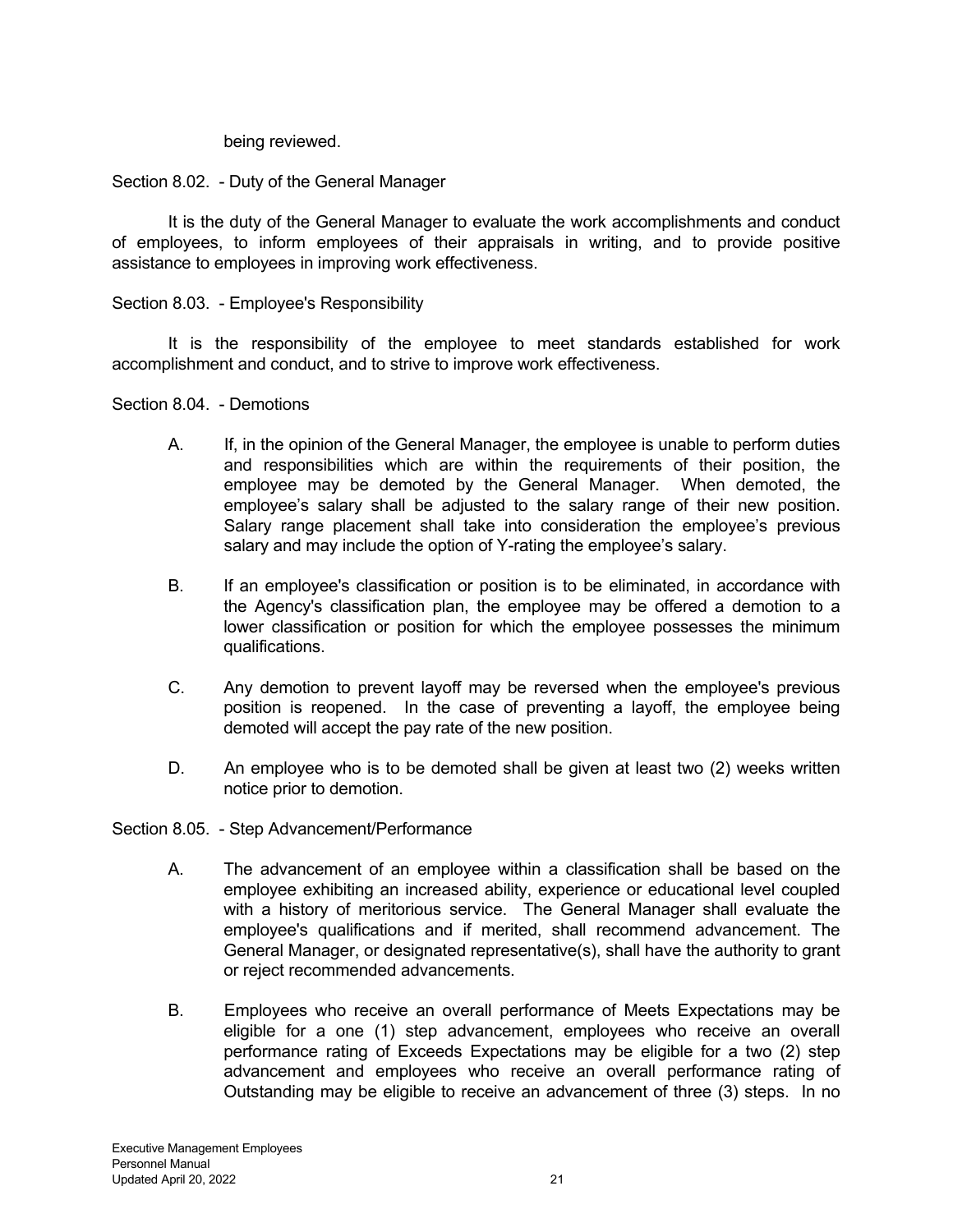instance shall the advancement place the employee higher than Step 9 of their salary range. Employees who receive an overall appraisal rating of Below Expectations or Unacceptable shall not receive a merit increase.

- E. A Meets Expectations or better performance appraisal will not be considered as justification for automatic advancement.
- D. Advancements that are delayed because of late filing of recommendations shall be retroactive to the employee's benefit date when approved.
- E. An early step advancement may be granted to employees who have exhibited Outstanding performance. The due date of the next merit increase shall be upon completion of one (1) year from the date of the early step advancement (and paid in accordance with Section 6.09.G).
- H. In addition to any step advancement, executive management employees may receive a performance award (paid in one lump sum payment during pay period twenty-two [22]) of up to fifteen percent (15%) of the employee's base salary for performance during the previous fiscal year. All Management Performance Awards shall be awarded at the sole discretion of the General Manager. Performance Awards for the General Manager shall only be awarded by the Board of Directors. This Performance Award will be awarded to only those Executive Management employees who are working for the Agency on the date the Performance Award is paid. The amount of the Performance Award to employees hired, promoted or reclassified after the beginning of a fiscal year shall be prorated based on the number of pay periods remaining in the fiscal year. An employee on an authorized leave of absence, with or without pay, that exceeds thirty (30) continuous calendar days shall have their Performance Award pro-rated by the amount of pay periods actually worked in the fiscal year.
- I. Merit adjustments shall become effective as follows:
	- 1) If a merit increase is due during the first week of a pay period, the effective date of the merit increase shall be the first day of that pay period.
	- 2). If a merit increase is due during the second week of a pay period, the effective date of the merit increase shall be the first day of the following pay period.

Section 8.06. - Denial of Step Advancement/Performance

 An employee who receives an overall appraisal rating of Below Expectations or Unacceptable shall be denied their step advancement. A written performance appraisal identifying the areas of weakness and what steps the employee needs to take to improve their performance shall be provided to and discussed with the employee.

# **ARTICLE 9 - LEAVES OF ABSENCE**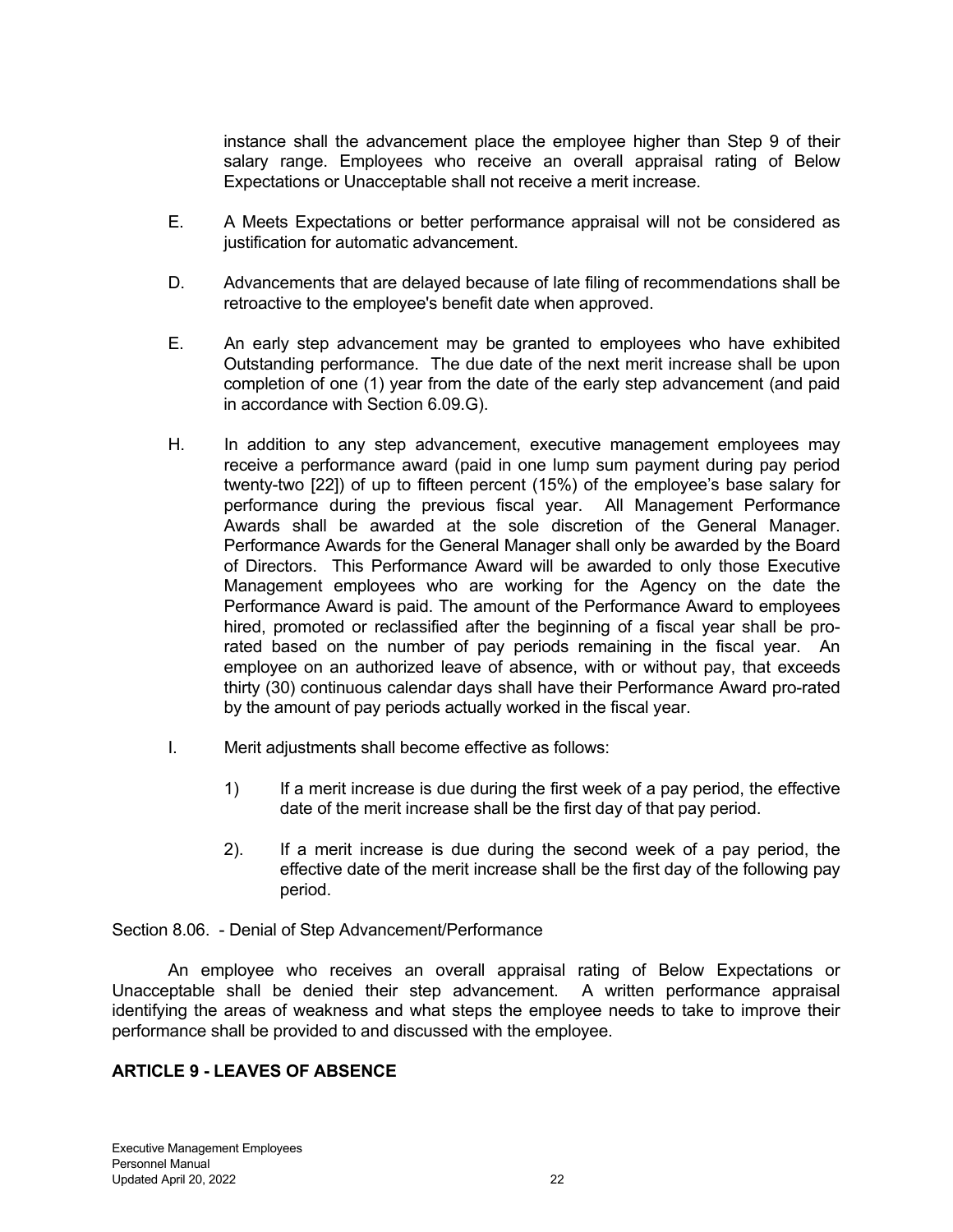# Section 9.01. - Pre-approved Leaves of Absence

 Pre-approved leaves of absence are leaves granted by the General Manager in writing before the absence, for any purpose, including but not limited to pregnancy, sickness, accident or other casualty, at the convenience of the Agency, provided that the employee returns to work before or at the expiration of such leave of absence or any extension thereof. Special cases will be at the discretion of the General Manager, or designated representative(s). If the leave is in relation to a disability accommodation, then the leave will be determined through the interactive process on a case-by-case basis. The Agency in granting leaves of absence shall treat alike all participants in similar circumstances.

Section 9.02. - Leave of Absence With Pay

- A. The General Manager may authorize leave to an employee. This includes granting executive, vacation, sick, bereavement, court, or floating holiday within the terms of this Personnel Manual.
- B. The authority for granting paid or non-routine leaves with pay is at the sole discretion of the General Manager.

Section 9.03. - Leave of Absence Without Pay

- A. The General Manager shall have the authority to grant leaves of absence without pay. No employee shall be eligible for a leave of absence without pay until the employee has two (2) or more years of continuous regular employment, except in cases where the law provides otherwise. In special cases, the General Manager may waive the two (2) year employment requirement if in the best interest of the Agency.
- B. Unless otherwise provided by law, an employee shall not be eligible for a leave of absence without pay until all of the employee's accrued leave time with pay has been used.
- C. An employee on inactive status may request, in writing, to continue participation in the Agency's insurance plans, at the employee's own expense for a defined period of time; i.e., until return to work on "active" status, or until a terminating event; i.e., permanent and stationary disability.
- D. An employee granted leave must return to work not later than the start of the first working day following the end of the leave.
- E. During the period of a leave of absence without pay, the employee shall not accept any other employment except with express written permission of the General Manager, or designated representative(s).
- F. If the leave is in relation to a disability accommodation, then the leave will be determined through the interactive process on a case-by-case basis without the aforementioned restrictions.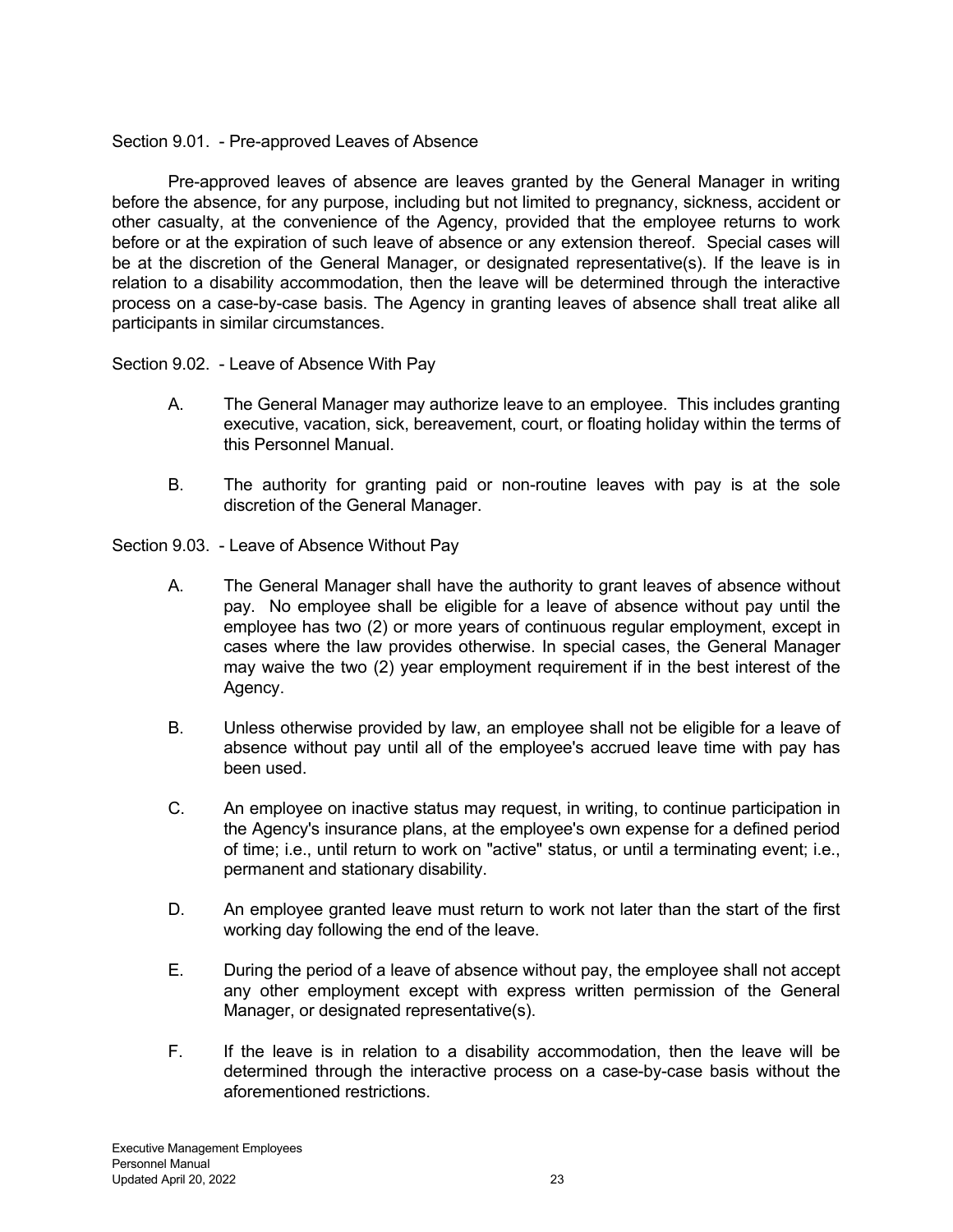Section 9.04. - Holidays

 Subject to the conditions specified in this section and for the purposes of holiday compensation, a day shall equal the number of hours that the employee normally would have worked if not for the holiday, the Agency designates the following days as holidays:

| Holiday                  | Date                     | Duration      |
|--------------------------|--------------------------|---------------|
| New Year's Day           | January 1st              | 1 day         |
| Presidents' Day          | 3rd Monday in Feb.       | 1 day         |
| <b>Memorial Day</b>      | Last Monday in May       | 1 day         |
| Independence Day         | July 4th                 | 1 day         |
| Labor Day                | 1st Monday in Sept.      | 1 day         |
| Thanksgiving Day &       |                          |               |
| Day After                | 4th Thursday in Nov.     | 2 days        |
| Christmas Day &          |                          |               |
| Day After                | December 25th & 26th     | 2 days        |
| <b>Floating Holidays</b> | At the employee's choice | 6 days per FY |
|                          |                          |               |

- A. If the holiday should fall on Saturday, the holiday will be observed on the preceding Friday. If the holiday should fall on Sunday, the holiday will be observed on the following Monday. If Christmas falls on Friday, the day after Christmas shall be observed on the following Monday. If Christmas falls on Saturday, it will be observed on the preceding Friday and the day after will be observed on the following Monday. If Christmas falls on a Sunday, Christmas day and the day after shall be observed on the following Monday and Tuesday.
- B. All employees will be granted leave with pay for all holidays recognized by the Agency, with the exception of appointees whose first day of work would have fallen on the holiday.
- C. An employee whose regularly scheduled flex day off falls on an Agency recognized holiday and does not work due to the holiday may either receive compensation equal to the number of hours worked on the day immediately preceding the holiday at straight time or vacation accrual, at the employee's option.
- D. Floating holidays will be credited to each Executive Management employee on the on July 1 and must be used by June 30 of the following year. Any remaining time will be forfeited. Prior approval to take floating holidays must be obtained from the General Manager. In cases where an employee must forfeit their floating holidays at the request of the Agency, the employee shall be compensated for their unused portion at their current rate of pay at the end of the pay period corresponding with the last pay date in June. The amount of floating holidays credited to employees hired or promoted after the pay period corresponding with the first pay date in July of each year shall be pro-rated based on the number of pay periods remaining in the fiscal year. If he/she gives the Agency 30+ days advance notice of separation,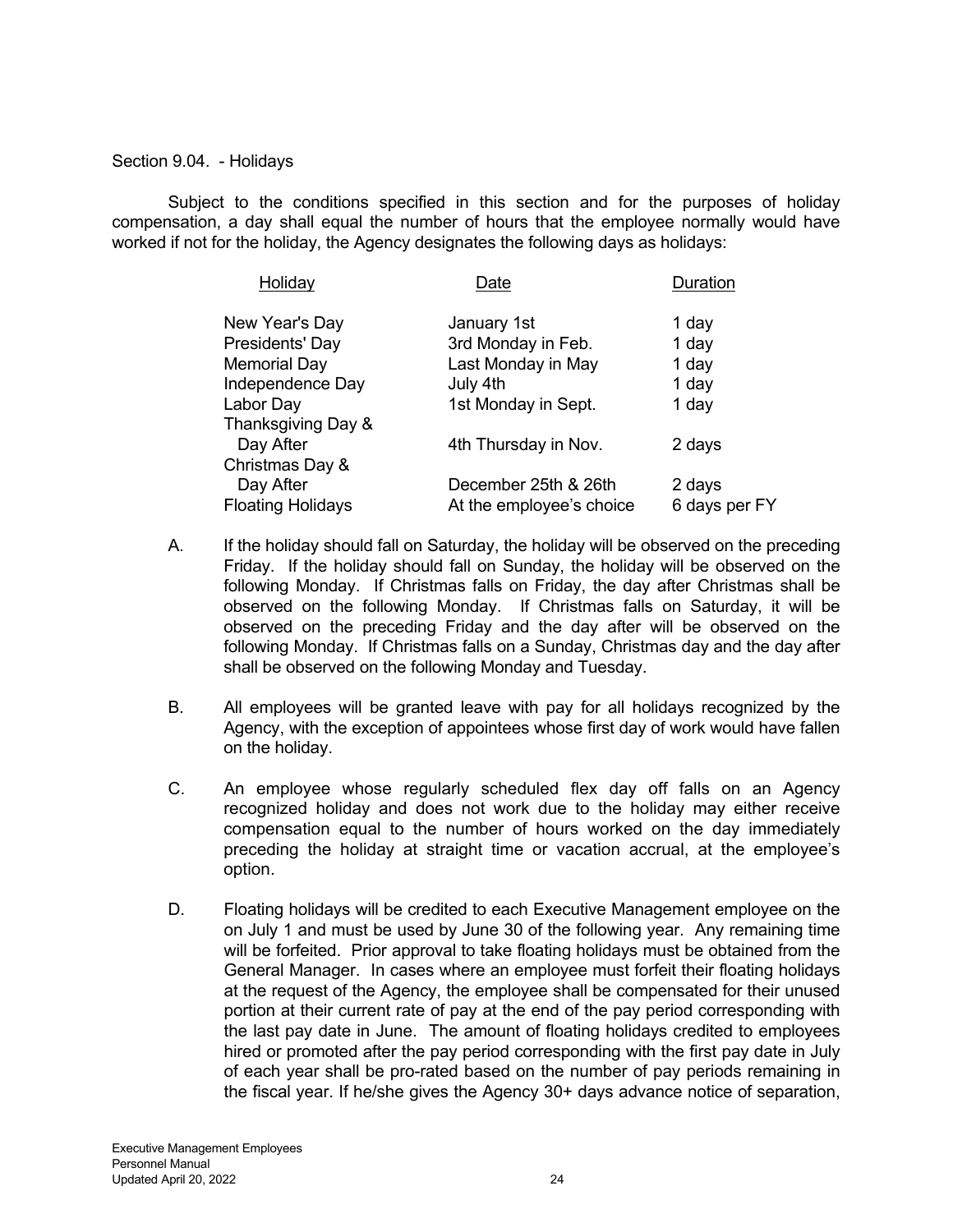Unused floating holidays shall be paid out upon separation from employment.

Section 9.05. - Executive Leave

- A. During pay period fourteen (14), employees shall be credited with six (6) days, of executive leave to be taken at the request of the individual with approval by the General Manager. It is recommended that executive leave be used within twelve (12) months of when it is credited, but any unused leave can be carried over from year to year with no maximum number of hours that may be accrued.
- B. Employees who leave Agency employment shall be compensated for all executive leave accrued but not yet taken. Compensation shall be at the employee's rate of pay at the time of separation.

Section 9.06. - Vacation Leave

 All employees shall accrue vacation leave time, but may not use the accrued leave during the same pay period in which said leave is accrued. Vacation leave is computed and administered as follows:

A. All employees shall be entitled to accrue vacation leave with pay as follows or as negotiated with the General Manager or as provided for by contract:

| Continuous Months<br>of Service | <b>Continuous Years</b><br>of Service | Hours Accued<br>per Pay Period | <b>Hours Accrued</b><br>per Year | Maximum<br>Accrual |
|---------------------------------|---------------------------------------|--------------------------------|----------------------------------|--------------------|
| $0 - 84$                        | $0 - 7$                               | 4.615                          | 120                              | 384                |
| 85-120                          | $8 - 10$                              | 6.461                          | 168                              | 500                |
| 121-228                         | $11 - 18$                             | 7.692                          | 200                              | 650                |
| 229 and thereafter              | 19+                                   | 9.231                          | 240                              | 650                |

- B. The maximum length of a continuous vacation leave, which is not interrupted by working on the Agency's behalf, shall be equal to twenty (20) working days.
- C. Vacation leave periods which exceed the limits specified in Paragraph C above, must be approved in writing by the General Manager and in the best interest of the Agency.
- D. Vacation leave shall be limited to those days already earned by the last day of the vacation period. No advance of vacation leave shall be permitted, without the expressed written consent of the General Manager.
- E. Holidays that occur during an employee's vacation period shall not be considered as a vacation day.
- F. In cases where an employee forfeits vacation leave time at the request of the Agency, said employee shall be compensated for forfeited vacation leave time at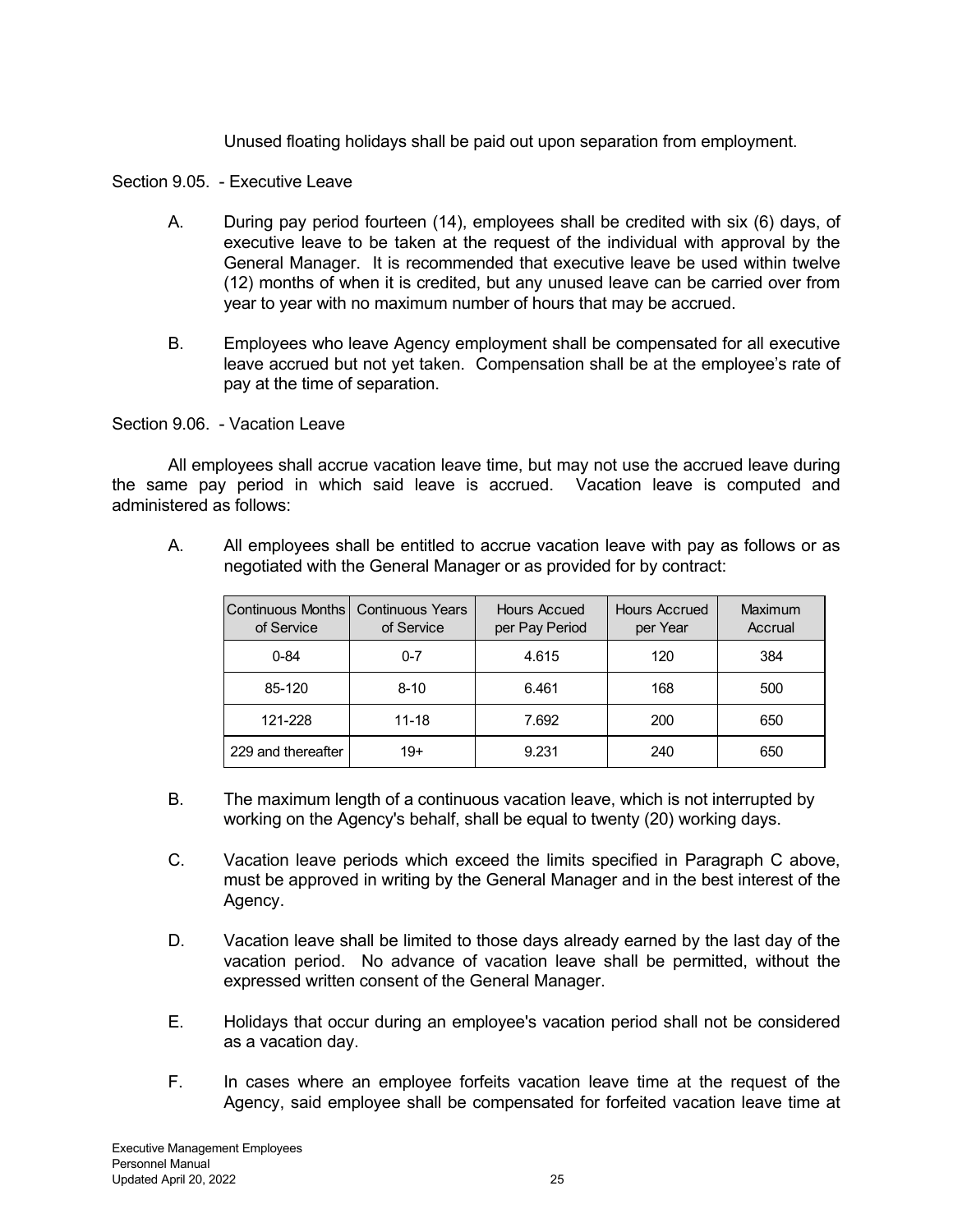the employee's current rate of pay. It is the employee's responsibility to schedule vacation time well in advance to avoid forfeiting his or her vacation or to avoid any conflicts.

- G. Employees who are on vacation leave shall be compensated at their current rate of pay.
- H. Vacation leave shall be approved by the General Manager. The employee's wishes shall be considered in evaluating leave requests; however, the Agency's needs shall take precedence.
- I. Employees who leave Agency employment shall be compensated for all vacation leave time accrued but not yet taken to the maximum of the vacation leave the employee is entitled to accrue. Compensation shall be at the employee's rate of pay at the time of termination.
- J. An employee who is on a leave of absence without pay or in an unpaid status as defined in Section 1.20 shall not accrue vacation leave.

Vacation Leave Cash Out. During March and September of each year, or as approved by the General Manager, an employee may, at their option, request to convert up to a maximum of seventy percent (70%) of their respective annual vacation leave accrual to receive a cash payment at their current rate of pay, provided that he/she has used at least thirty percent (30%) of their respective annual vacation leave accrual during the previous twenty-six (26) pay periods.

| Accrual rate as<br>of PP04 | Hours Accrued<br>per Year | Minimum Hours<br>Used (30%) | Maximum Hours<br>Cash-Out (70%) |
|----------------------------|---------------------------|-----------------------------|---------------------------------|
| 4.615                      | 120                       | 36                          | 84                              |
| 6.461                      | 168                       | 50                          | 118                             |
| 7.692                      | 200                       | 60                          | 140                             |
| 9.231                      | 240                       | 72                          | 168                             |

- 1) It is the employee's responsibility to track their own accruals and make a written request for said conversion by the conclusion of the last pay period in March. A payroll stuffer will be sent out to all employees during the last pay period in February reminding employees of this option.
- 2) Payment shall be made to qualified employees on a separate check from payroll on the first pay date in April and/or September or as approved by the General Manager. Qualification for vacation leave cash out shall be based on: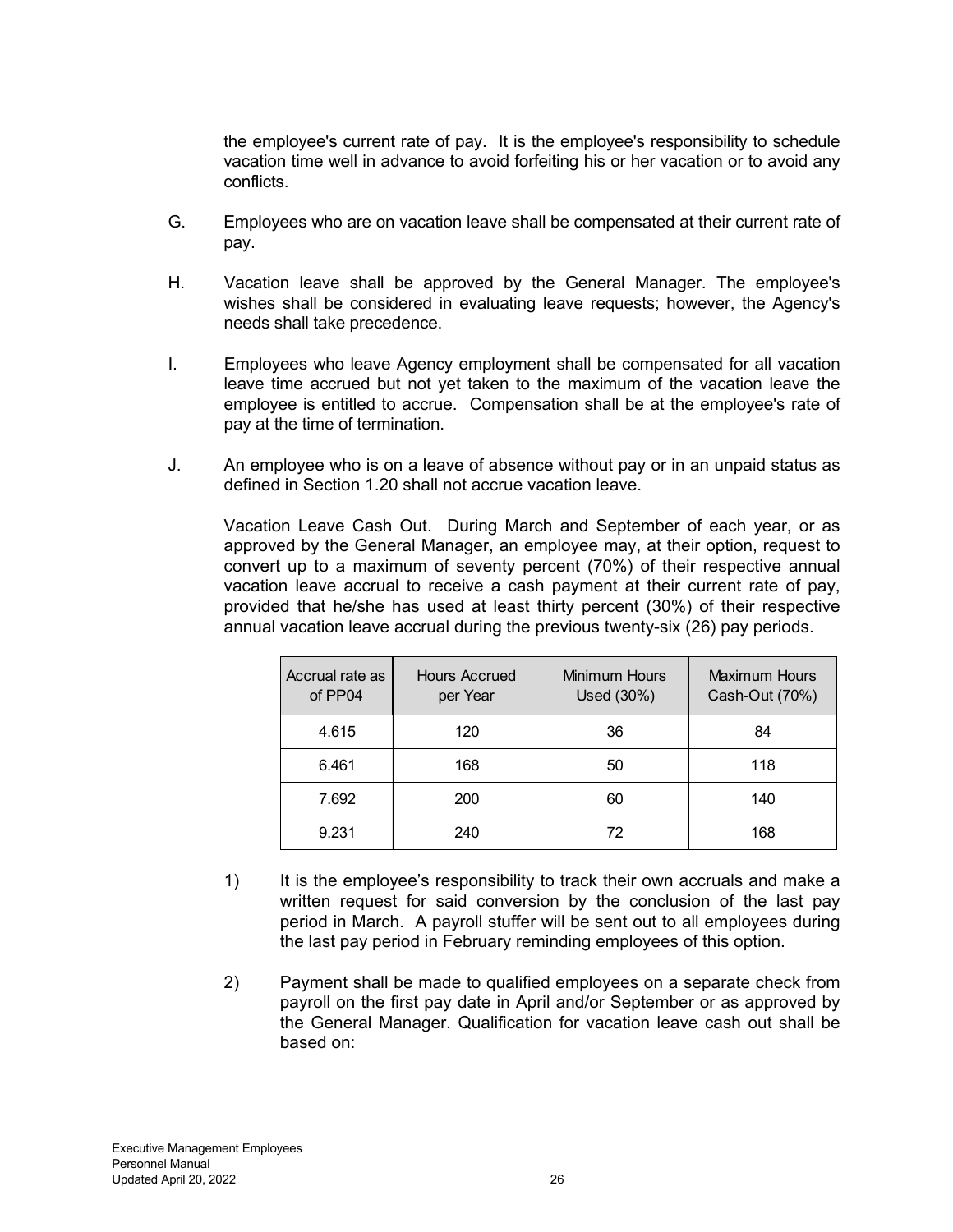| Year | Accrual Rate as of: | Usage Timeframe       | Cash-Out<br>Pay Date               |
|------|---------------------|-----------------------|------------------------------------|
| 2022 | February 19, 2022   | 2/21/2021 - 2/19/2022 | April 8, and /or September 9, 2022 |
| 2023 | February 18, 2023   | 2/20/2022 - 2/18/2023 | April 7, and /or September 8, 2023 |
| 2024 | February 17, 2024   | 2/19/2023 - 2/17/2024 | April 5, and /or September 6, 2024 |

3) Cashing out any vacation leave accrual shall only be available to employees who have completed thirty-six (36) months of service with the Agency as of the end of the pay period corresponding with the last pay date in February.

Section 9.07. - Sick Leave

 All employees shall accrue sick leave time, but may not use the accrued leave during the same pay period in which said leave is accrued.

 Paid sick leave allows the continuation of pay and fringe benefits in case of personal (or family) illness and, as such, its usage should not be abused. Maintaining good attendance is a condition of employment and an essential function of your job. To minimize hardships that may result from illness or injury, the Agency provides paid sick time benefits in case of personal (or immediate family) illness/injury. However, periodic sick leave taken on a repeated basis may be viewed as abuse of the system. It is your responsibility to establish legitimate illness or injury to receive sick leave pay. This leave time is computed as follows:

- A. All employees shall accrue sick leave time at the rate of 3.692 hours per pay period or equivalent to ninety-six (96) hours per anniversary year.
- B. Employees shall be permitted to expend accrued sick leave time for the following reasons:
	- 1) Employee is suffering illness or injury.
	- 2) Employee is placed on quarantine due to exposure to contagious disease.
	- 3) Employee requires medical treatment or examination including, but not limited to, health, dental, or vision.
	- 4) Illness or injury in the employee's immediate family (see Section 1.08.A).
	- 5) Up to ten (10) working days of sick leave may be used for bereavement purposes.
	- 6) Special cases require approval of the General Manager.
- C. An employee who is ill or injured may be required to take sick leave if, in the opinion of the General Manager, the employee or co-workers are being exposed to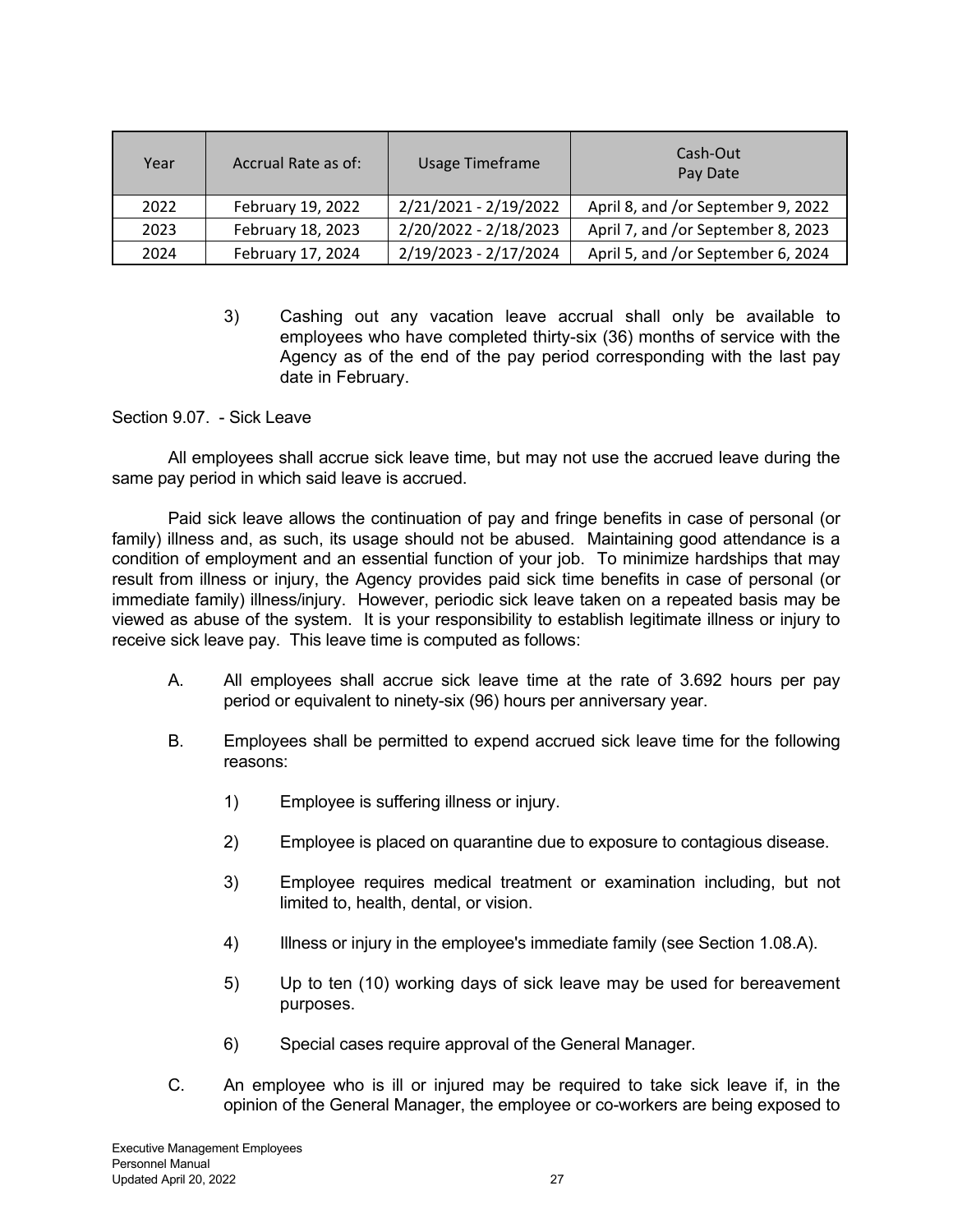the hazard of illness or injury.

- D. Any employee who needs to take advantage of sick leave benefits shall notify his/ her supervisor prior to or at the start of the employee's work shift on each day when such benefits are desired, unless he/she has submitted a physician's off work order or have made prior arrangements with their immediate supervisor.
- E. No employee is entitled to receive sick leave or benefits from the Agency for any condition arising from or due to employment or business dealings, other than Agency employment, that is undertaken for monetary gain or other consideration.
- F. The Agency reserves the right to investigate any illness or injury or require verification of any illness or injury for which an employee is claiming sick or injury leave benefits, including requiring verification by the employee's attending physician, dentist or other involved medical practitioner. Any sick leave periods for illness or injury which are five (5) or more consecutive days in duration must be accompanied with a fitness for duty verification, dentist or other involved medical practitioner. If reasonable cause exists, the Agency may require verification from the employee's medical practitioner for absences of less than five (5) days.
- G. All employees may accrue sick leave to an unspecified maximum amount and all accumulated accruals may be carried from one anniversary year to the next.
- H. An employee who is recognized under the terms of this section as ill or injured shall use all accrued sick leave and vacation leave to receive compensation for the time that such illness or injury requires the employee to be absent from work (also see Section 9.03.B).

 The total amount of compensation that will be paid by the Agency is limited to the value of the sum of the employee's accrued sick leave, vacation leave, floating holiday and executive leave.

- I. Sick leave benefits shall be limited to the accumulated sick leave the employee has accrued by the end of the employee's sick leave period. No sick leave benefit will be paid in advance.
- J. Employees who resign or are laid off from Agency employment after being employed by the Agency for five (5) or more years of continuous regular employment, shall be compensated for accumulated, unused sick leave as follows:

| <b>COMPLETED</b> | <b>MAXIMUM</b>         |                |
|------------------|------------------------|----------------|
| <b>YEARS OF</b>  | <b>REIMBURSABLE</b>    | <b>PERCENT</b> |
| <b>SERVICE</b>   | <b>HOURS ACCRUABLE</b> | <b>PAYABLE</b> |
|                  |                        |                |
| 5                | 320                    | 50%            |
| 6                | 360                    | 50%            |
|                  | 400                    | 50%            |
| 8                | 440                    | 50%            |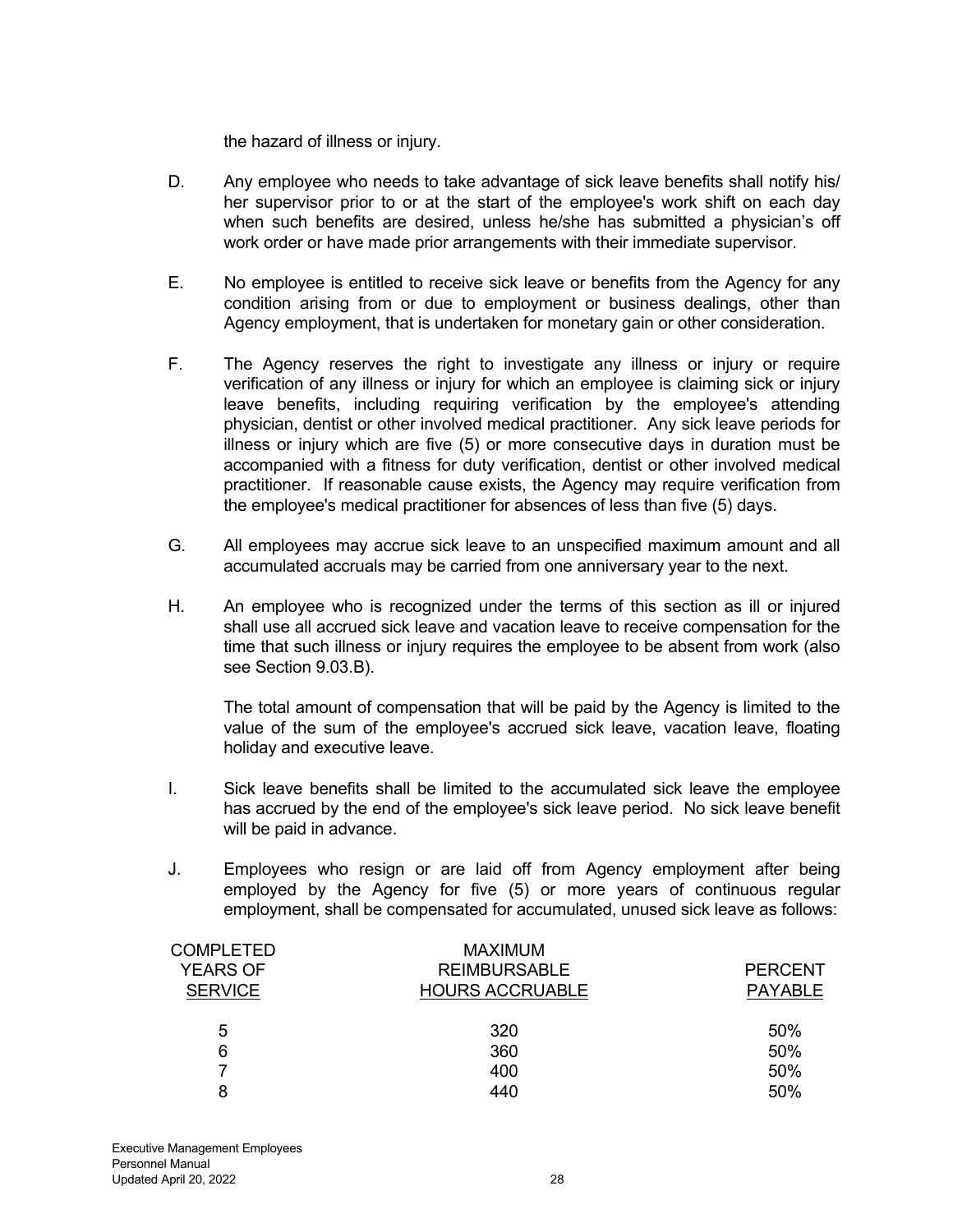| 9               | 480 | 50%  |
|-----------------|-----|------|
| 10              | 544 | 50%  |
| 11              | 608 | 50%  |
| 12              | 672 | 50%  |
| 13 & 14         | 736 | 50%  |
| 15 through 19   | 800 | 50%  |
| 20 & thereafter | 850 | 100% |

Employees who are terminated from the Agency for cause, or who resign/retire in lieu of termination (must have been served with letter, from the Agency, of intention to terminate employment) shall not receive this benefit.

 K. When an employee has been continuously employed by the Agency for a minimum of five (5) years, has reached age 55, **AND** retires from the Agency and the California Public Employee's Retirement System (CalPERS), the employee shall be compensated for accumulated, unused sick leave based on the years of service as indicated below.

| <b>COMPLETED</b><br><b>YEARS OF</b> | <b>MAXIMUM</b><br><b>REIMBURSABLE</b> | <b>PERCENT</b> |
|-------------------------------------|---------------------------------------|----------------|
| <b>SERVICE</b>                      | <b>HOURS ACCRUABLE</b>                | <b>PAYABLE</b> |
| 5                                   | 320                                   | 50%            |
| 6                                   | 360                                   | 50%            |
|                                     | 400                                   | 50%            |
| 8                                   | 440                                   | 50%            |
| 9                                   | 480                                   | 75%            |
| 10                                  | 544                                   | 100%           |
| 11                                  | 608                                   | 100%           |
| 12                                  | 672                                   | 100%           |
| 13 & 14                             | 736                                   | 100%           |
| 15 through 19                       | 800                                   | 100%           |
| 20 & thereafter                     | 850                                   | 100%           |
|                                     |                                       |                |

- L. An employee who is on unpaid status as defined in Section 1.20 shall not accrue sick leave.
- M. Employees shall be entitled to use up to 80 hours of accrued sick leave during any rolling 12-month period for absences that qualify as "bonding" leave under the Family Medical Leave Act and/or the California Family Rights Act. Only employees eligible for "bonding" leave under these laws may utilize up to 80 hours of sick leave for such absences.

#### Section 9.08. - Sick Leave Buy Back

 Each November, an employee may, at their option, convert up to a maximum of ninetysix (96) hours of accrued sick leave to receive up to a maximum of seventy-two (72) hours cash at their current rate of pay; provided that at least four hundred-eighty (480) hours of accrued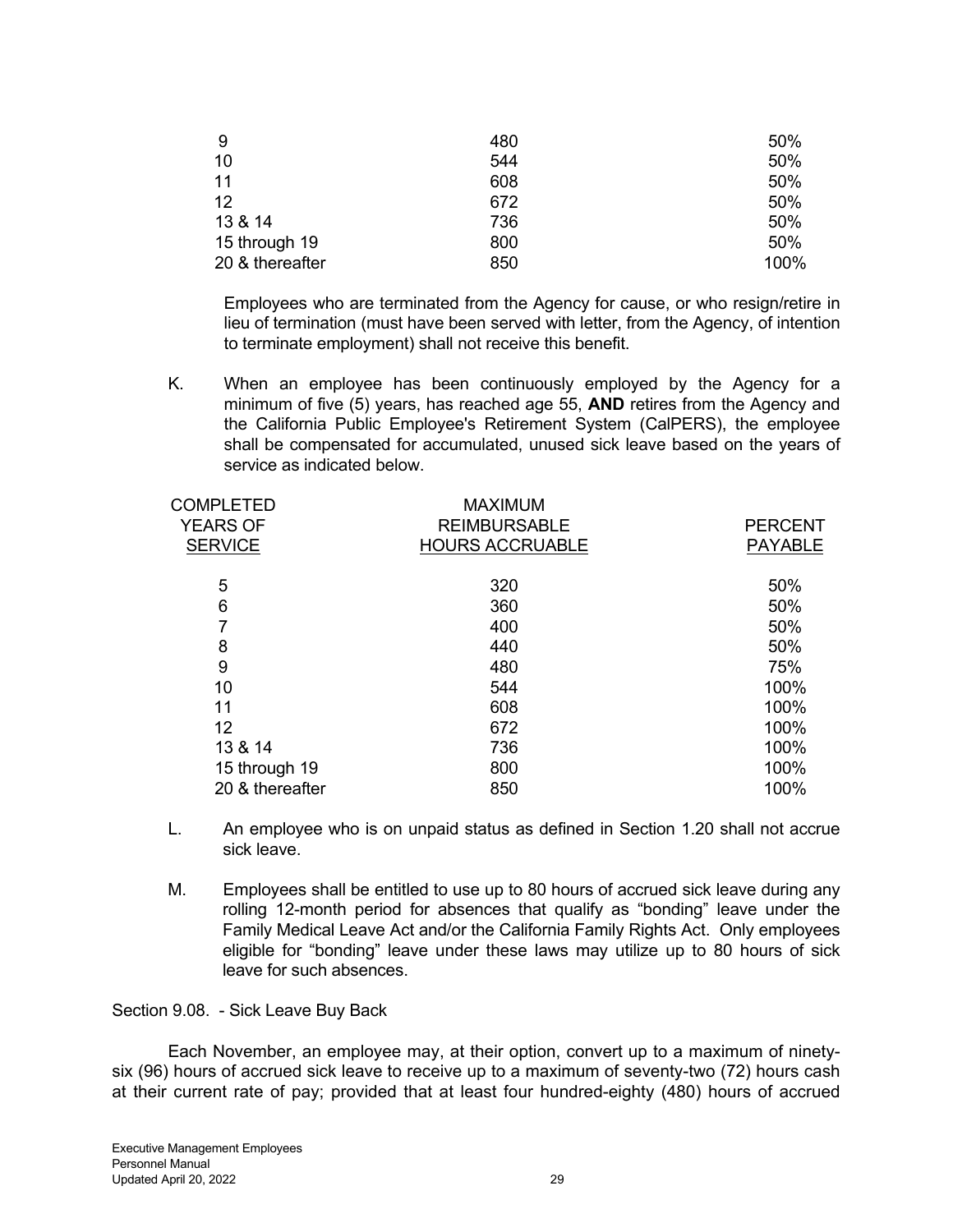sick leave remains on the books after the cash out. For each hour cashed out, sick leave accruals shall be reduced by 1 1/3 hours.

| Year | <b>Accrued Hours</b><br>as of: | <b>Request for Buy Back</b><br><b>Deadline</b> | <b>Buy Back</b><br>Pay Date |
|------|--------------------------------|------------------------------------------------|-----------------------------|
| 2022 | October 16, 2021               | November 12, 2021                              | December 3, 2021            |
| 2023 | October 15, 2022               | November 11, 2022                              | December 2, 2022            |
| 2024 | October 14, 2023               | November 10, 2023                              | December 1, 2023            |

- A. Payment will be made to qualified employees on a separate check from payroll on the first pay date in December.
- B. To receive payment for the buyback of sick leave the individual must be a current employee on the day actual payment is made.

Section 9.09 - Bereavement Leave

- A. In the event of a death in the employee's immediate or extended family (Section 1.08.A and Section 1.08.B), the employee shall be granted up to five (5) workdays of paid bereavement leave.
- B. In the event of a death in the employee's extended family (Section 1.08.B), the employee shall be granted up to three (3) workdays of paid bereavement leave to attend funeral or related services.
- C. Members of the Executive Management Group may also be excused by the General Manager to attend the funeral of a deceased Agency employee who was an active employee at the time of death without loss of pay or leave accrual.
- D. Vacation time can be used to attend the funeral of a person not included in the definition of immediate/extended family (see Section 1.08) or a former Agency employee
- E. All authorized bereavement leave shall be charged against the Agency's bereavement bank.

Section 9.10. - Industrial Injury Leave

 Any employee who is injured within the scope of employment with the Agency will receive workers' compensation benefits as provided for under the California Labor Code.

Section 9.11. - Jury and Court Leave

A. Jury Leave - Any Executive Management employee who is called or required to serve as a trial juror, witness, or who is a victim of a crime or domestic violence will be excused from work during the period of such service or while present in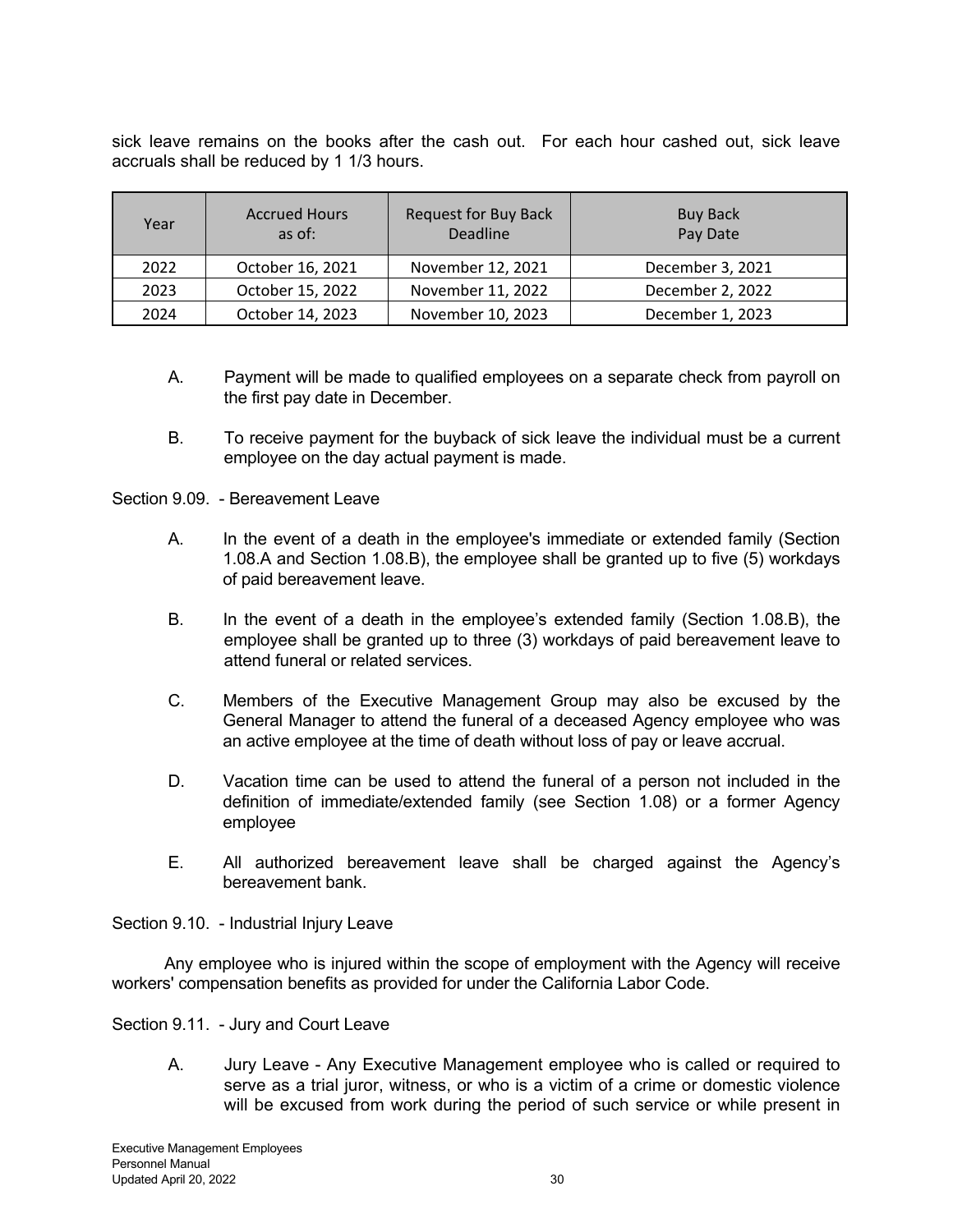court as a result of such a call. Any employee on such a call will continue to receive normal salary for a maximum of one hundred (100) work hours, in any one calendar year provided any and all consideration (except mileage) received for such service is relinquished to the Agency. If the employee receives pay from the court for time served on a day that would have been a scheduled day off for the employee, he/she may retain any compensation paid by the court for that day. Under special circumstances the General Manager, or designated representative(s), may authorize additional paid time if said time will not interfere or become a burden to Agency activities.

 B. Court Leave - Pursuant to Government Code Section 1230.1, an employee who is subpoenaed to appear in court shall be allowed to do so without loss of compensation unless the employee is appearing as a party or an expert witness.

#### Section 9.12. - Military Leave

- A. Military leave is a temporary leave of absence for ordered military training, or for active military duty in the Armed Forces of the United States or its Allies or of the National Guard or the Naval Militia, during a proclamation of war or national emergency by the President of the United States or congress, an order or request of the United Nations that the Armed Forces of the United States serve outside of the United States or their territories, or any national conscription act in effect.
- B. The Agency shall comply with all federal and state laws relative to military leaves.
- C. An employee requesting military leave shall promptly provide the departed head with a copy of the military orders specifying dates, site and purpose of the activity or mission.
- D. Within the limits of such orders, the General Manager or designated representative(s) may determine when the leave is to be taken and may modify the employee's work schedule to accommodate the request for leave.

Section 9.13. - Pregnancy, Childbirth & Other Related Medical Conditions Leave

 The Agency shall comply with all federal and state laws relative to pregnancy/childbirth leaves.

 Any employee, who plans to take a leave of absence pursuant to this section, shall give the Agency reasonable notice of the date such leave shall commence and the estimated duration of such leave.

 If the employee requests a temporary transfer to a less strenuous or hazardous position for the duration of the pregnancy, with the written advice of her treating physician, the Agency will grant the request where such transfer can be reasonably accommodated. Section 9.14. - Longevity Leave

Employees shall receive the following paid leave hours on the employees' designated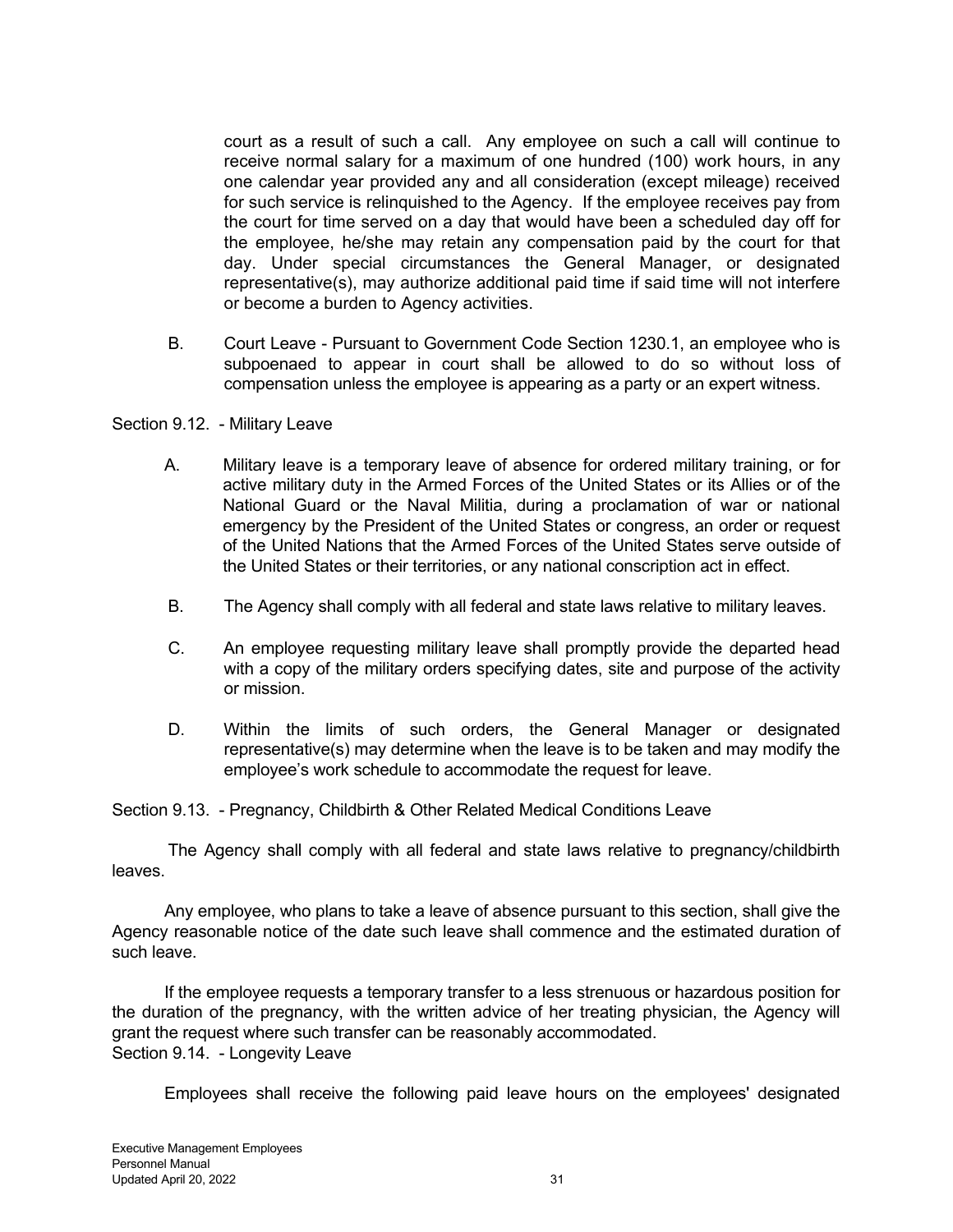anniversary dates:

| <b>Year of Service</b> | Hours of Leave |
|------------------------|----------------|
| 10                     | 40             |
| 15                     | 60             |
| 20                     | 80             |
| 25                     | 100            |
| 30                     | 100            |
| 35                     | 100            |

 Longevity leave shall apply only to the employment year indicated and shall not carry over to intermediate years.

#### Section 9.15. - Leave of Absence to Vote

 Members of the Executive Management Group who are registered voters may claim necessary time off to vote at elections as follows:

 If a member of the Executive Management Group does not have sufficient time outside of working hours (due to Agency requirements) to vote at an election, the employee may, without loss of pay, take off enough working time which, when added to the voting time available outside of working hours, will enable the employee to vote.

 No more than two (2) hours of the time taken off for voting shall be without loss of pay. The time off for voting shall be only at the beginning or end of the regular working shift, whichever allows the most free time for voting and the least time off from the regular working shift, unless otherwise mutually agreed.

 If the employee on the third working day prior to the day of election, knows or has reason to believe that time off will be necessary to be able to vote on election day, the employee shall give the Agency at least two (2) working days' notice that time off for voting is desired, in accordance with the provisions of this section.

#### Section 9.16. - Payment of Accrued Leave

 Upon the death of an active member of the Executive Management Group, all wages earned in addition to all accrued vacation leave, sick leave and/or executive leave shall be paid in accordance with the guidelines set forth in this Personnel Manual which apply to other types of employment separation. Such benefits shall be payable to the employee's beneficiary if designated, or if not, the employee's survivor(s) as follows:

- A. Spouse; or, if none,
- B. Child(ren); or, if none,
- C. Employee's estate.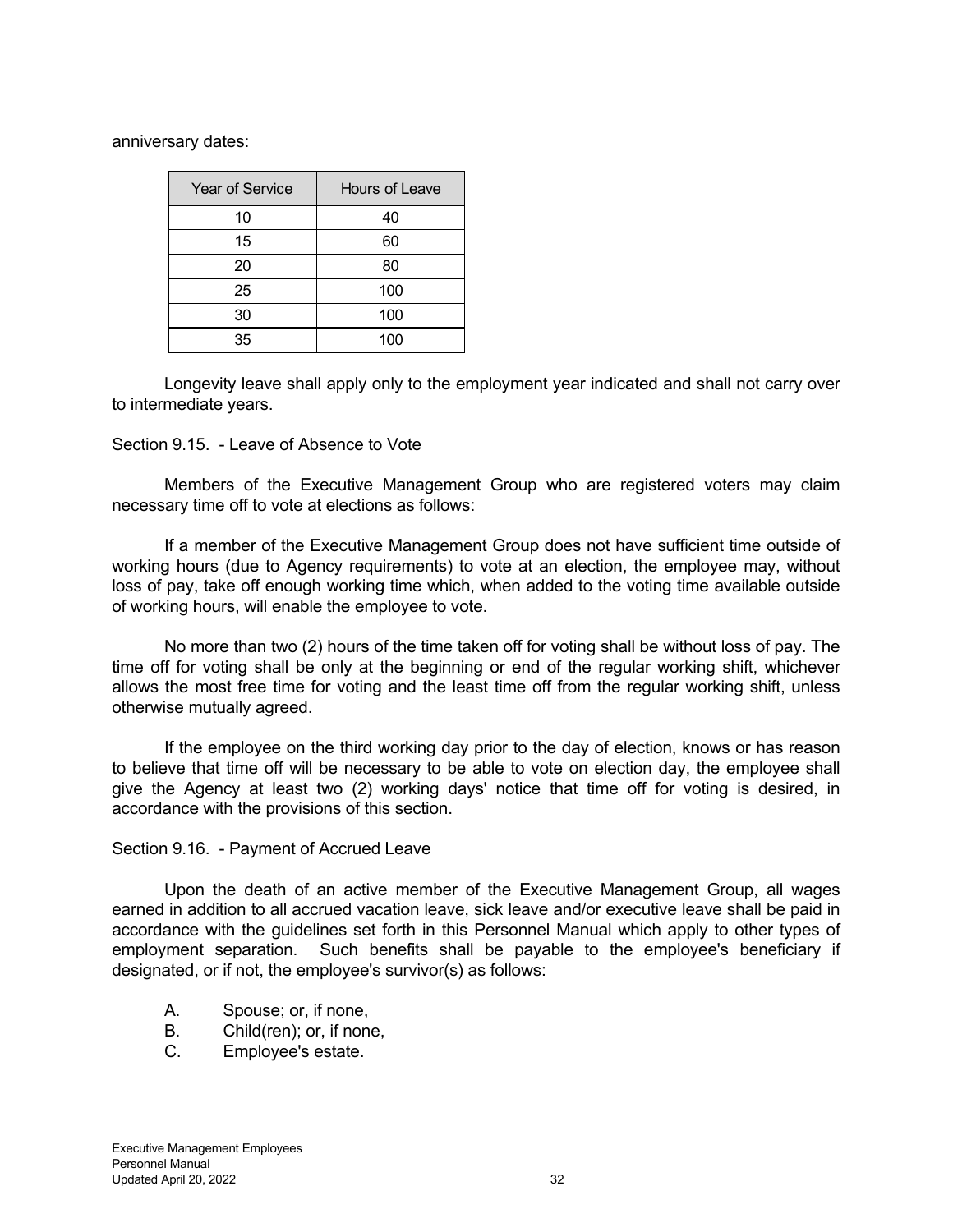## **ARTICLE 10 - SEPARATION FROM SERVICE**

#### Section 10.01. - At-Will

 The employment status of all Executive Managers shall be "at-will". Such employees may be terminated with or without cause and with or without notice at any time at the option of the Agency except as otherwise provided by law. Said employees shall not be entitled to any progressive disciplinary rights.

#### Section 10.02. - Separation From Service

 Any Executive Manager of the Agency may be laid off at any time and for any reason in the best interest of the Agency. Executive Management employees being separated shall receive severance package as provided for in the Agency's Ordinance or Resolution Establishing the Employment Status of Designated Classifications, or employment contract in effect at the time of employment. Any severance pay shall be paid at the employee's current rate of pay.

#### Section 10.03. - Resignation

 An employee who wishes to leave the Agency's employment in good standing should file a written resignation with the General Manager (GM) at least two (2) weeks prior to the date of resignation.

## **ARTICLE 11 - EMPLOYEE CONDUCT**

Section 11.01. - Peaceful Performance of Duties

 Members of the Executive Management Group may only participate in labor actions as provided for under State and/or Federal law or as provided for by a court of competent jurisdiction.

#### Section 11.02. - Recognition of Boycotts

 While on duty no employee shall support, instigate, or honor any boycott impressed on any company, agency, individual or employer which the Agency normally deals with or provides services to.

#### Section 11.03. - Outside Employment

 Members of the Executive Management Group may not engage in any private business or undertaking concurrently with their public service which the attention to affects the time or quality of their work or which casts discredit upon or creates embarrassment for the Agency. Outside employment must be authorized in advance and in writing by the General Manager.

#### Section 11.04. - Personal Conduct

 All members of the Executive Management Group are required at all times to conduct themselves in such a manner as to reflect no discredit upon the Inland Empire Utilities Agency.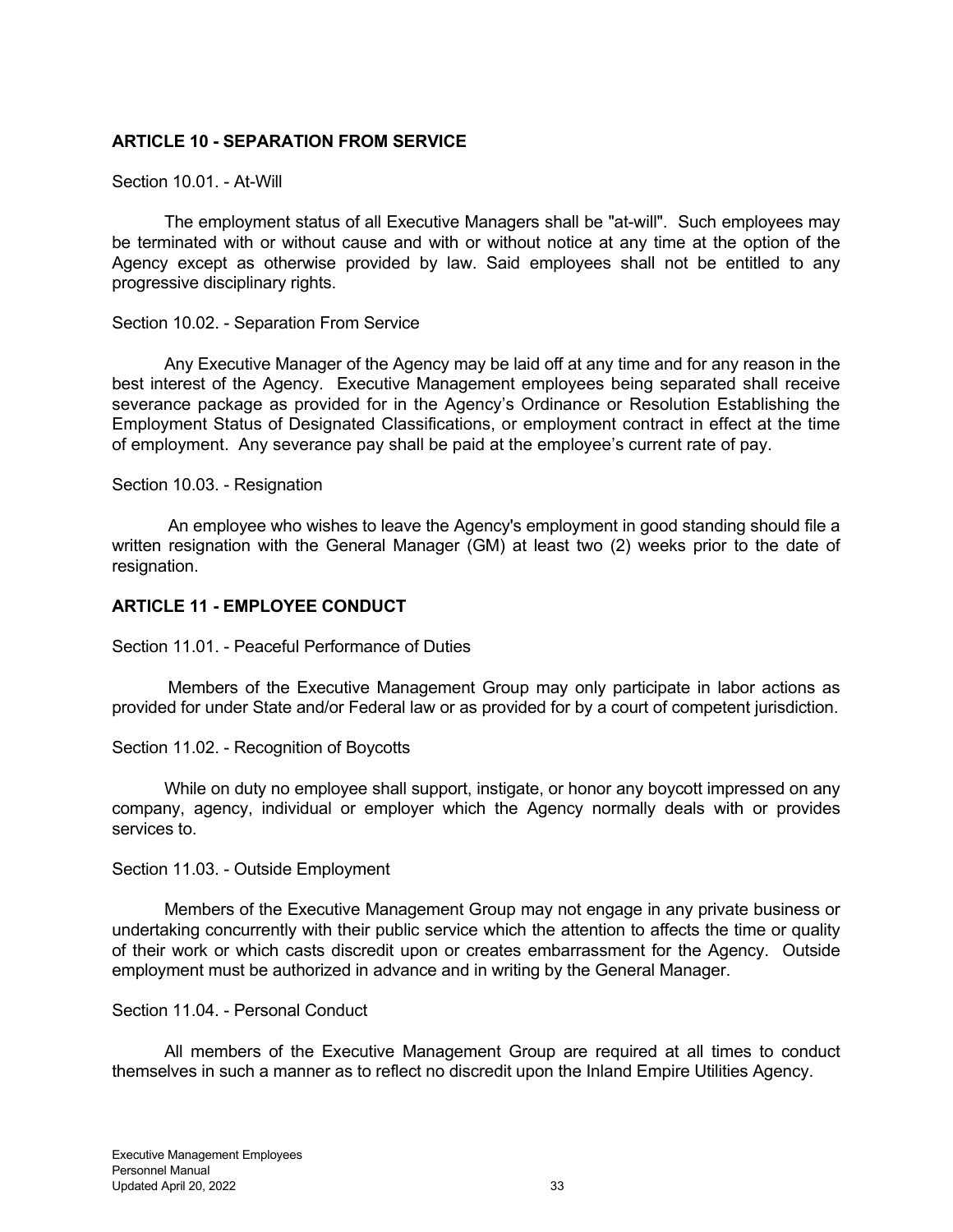#### Section 11.05. - Financial Affairs

 All members of the Executive Management Group shall be required to conduct their personal financial affairs in such a manner that creditors and collectors will not have to make use of the Agency offices or employee times for the purpose of collecting legal debts.

#### Section 11.06. - Employees Acting as Agents of the Agency

 Agency employees, except as listed below, may not under any circumstances, obligate Agency funds. Contracts, purchase orders, leases, rental agreements, change orders, or any other legal document committing the Agency shall only be executed by authorized Agency staff. This includes verbal commitments and/or requests for suppliers to provide materials or services.

 In accordance with the Agency's Procurement Ordinance, only the General Manager, or designated representative, are authorized to contractually obligate or commit the Agency.

 Employees effecting any procurement commitment(s), without the prior approval from the Manager of Contracts & Procurement may, at the discretion of the General Manager, be held personally liable for any expenses or responsibilities incurred due to the action of that employee.

#### **ARTICLE 12 - RULE MAKING AUTHORITY**

Section 12.01. - General

 The General Manager may adopt and administer personnel rules and regulations which are supplementary to and consistent with the terms set forth in this Personnel Manual and the policies of the Agency.

#### **ARTICLE 13 - NOTICE**

Section 13.01. - General

 Within ninety (90) working days of the adoption of this Personnel Manual, a copy shall be presented to each Executive Management employee of the Agency and to each newly hired Executive Management employee at the time of appointment.

#### **ARTICLE 14 - PURPOSE**

Section 14.01. - General

 The purpose of this Personnel Manual is to provide a reference document for the employees in the Executive Management group that contains the Agency's rules and regulations and benefit provisions.

#### **ARTICLE 15 - TERM**

Section 15.01. - General